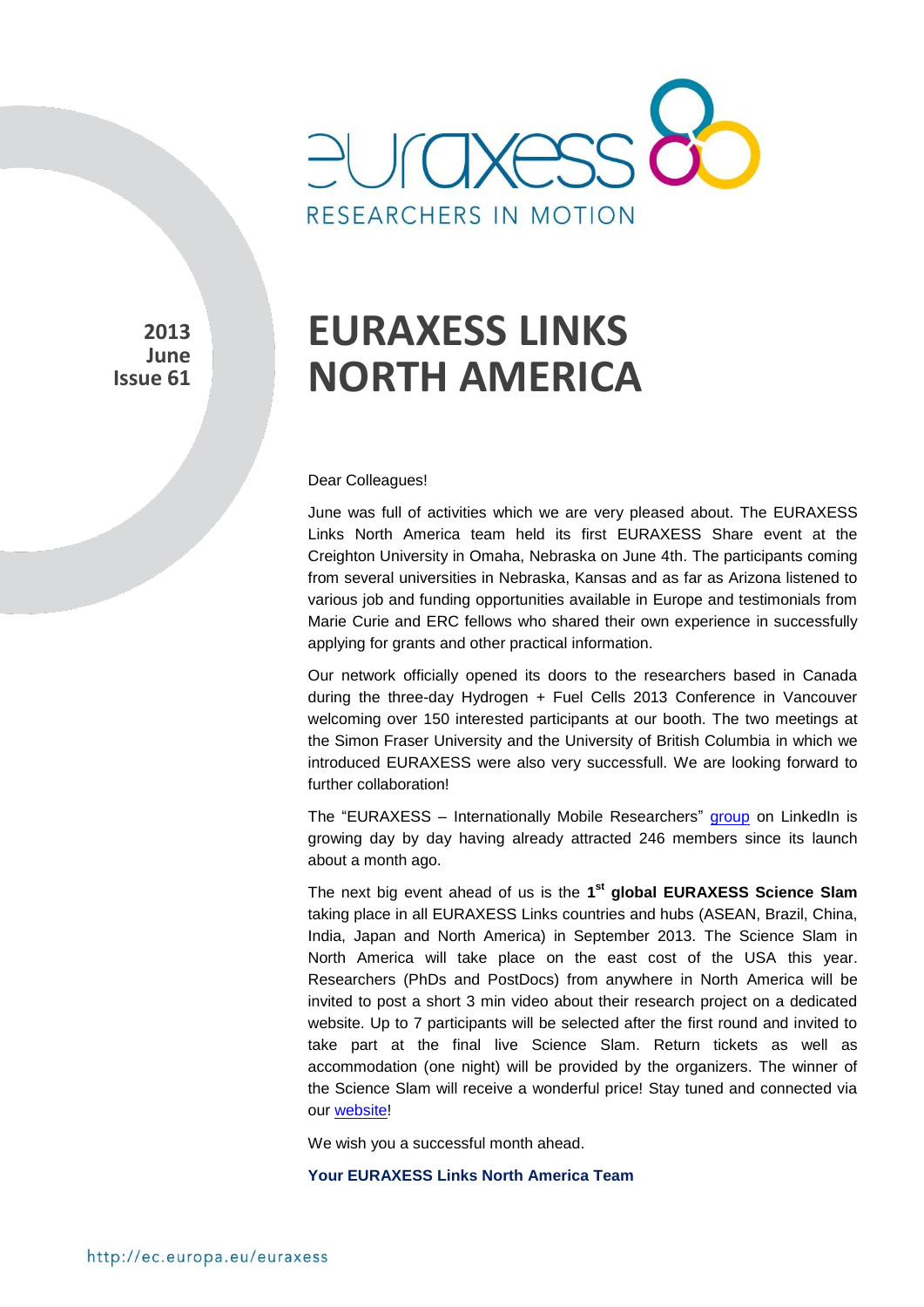## **Contents**

| 1 |                                                                                                                               |
|---|-------------------------------------------------------------------------------------------------------------------------------|
|   | The importance of international cooperation in research and innovation -<br>Conclusions of the Council of the European Union5 |
| 2 |                                                                                                                               |
|   | 2.1                                                                                                                           |
|   |                                                                                                                               |
|   |                                                                                                                               |
| 3 |                                                                                                                               |
|   |                                                                                                                               |
|   | 3.2 EU2013 - Researcher Careers & Mobility Conference                                                                         |
|   | 3.3 Europe: Cooperation with Industrialised countries - Supplementing the                                                     |
|   |                                                                                                                               |
|   | 3.5 Understanding what makes cells die or survive through their level of                                                      |
|   | 3.6 ERC President's statement on outcome of Global Research Council 9                                                         |
|   | 3.7 EU and Bill & Melinda Gates Foundation Partnership to Fight Diseases<br>9                                                 |
|   |                                                                                                                               |
|   | 3.8 Major pan-European study conducted on ocean acidification9                                                                |
|   | 3.9 Finding a cure for a rare and debilitating genetic disease9                                                               |
|   |                                                                                                                               |
|   | 3.11 Using gene science to breed drought-tolerant crops10                                                                     |
| 4 |                                                                                                                               |
|   |                                                                                                                               |
|   |                                                                                                                               |
|   | 4.3 Europe: European Cooperation in Science and Technology (COST).11                                                          |
|   | European Respiratory Society: Short-Term Research<br>4.4 Europe:                                                              |
|   |                                                                                                                               |
|   | 4.6 Austria: Institute of Science and Technology, ISTFELLOW11                                                                 |

EURAXESS Links North America News is a monthly electronic newsletter, edited by EURAXESS Links North America, which provides information of specific interest to European and non-European researchers in the US who are interested in the European research landscape and conducting research in Europe or with European partners.

The information contained in this publication is intended for personal use only. It should not be taken in any way to reflect the views of the European Commission nor of the Delegation of the European Union to the US.

Please email to northamerica@euraxess.net for any comments on this newsletter, contributions you would like to make, if you think any other colleagues would be interested in receiving this newsletter, or if you wish to unsubscribe.

Editor: Viktoria BODNAROVA and Jean-Michel SERS, EURAXESS Links North America, Regional Representatives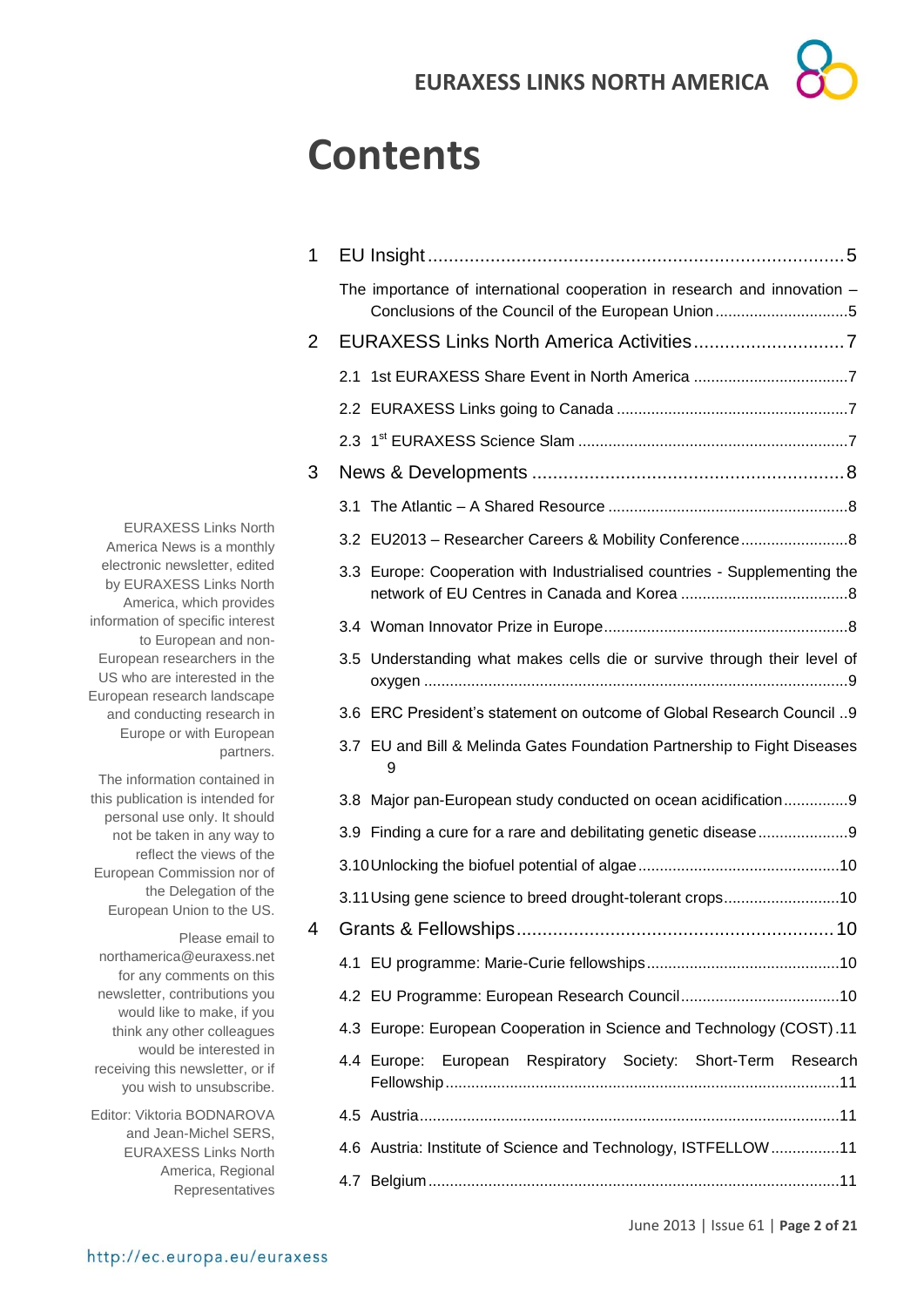| <b>CA</b> |    |
|-----------|----|
|           | 12 |

| 4.9 Denmark: Funding programmes for research and innovation12                                                                                            |
|----------------------------------------------------------------------------------------------------------------------------------------------------------|
| 4.10 France: Overview of research exchange programs 12                                                                                                   |
| 4.11 Germany: funding and resources opportunities for graduate and<br>doctoral students, postdocs and faculty and researchers 12                         |
| 4.12Luxembourg: National Research Foundation (FNR): AFR Postdoc                                                                                          |
| 4.13 Luxembourg: National Research Foundation (FNR): AFR PhD                                                                                             |
| 4.14 Norway: The Research Council of Norway: Biotechnology for                                                                                           |
| 4.15 Norway: The Research Council of Norway: The Leiv Eiriksson mobility                                                                                 |
| 4.16 Poland: Polish-U.S. Fulbright Commission: Fulbright Distinguished<br>Chair in American Studies or Literature 2014-15 13                             |
| 4.17 Poland: Polish-U.S. Fulbright Commission: Fulbright Distinguished<br>Chair in East European/Eurasian Studies 2014-1514                              |
| 4.18 Poland: Polish-U.S. Fulbright Commission: Fulbright Post-Doctoral<br>Fellowships for U.S. University Faculty 2014-1514                              |
| 4.19 Serbia: Faculty of Technical Sciences: Research Fellow (3 years fixed<br>term) in GeoInformatics, Remote Sensing, Pattern Recognition and           |
| 4.20 Sweden: The Swedish Research Council Formas- JPI Urban Europe<br>- creating attractive, sustainable and economically viable urban areas<br>14       |
| 4.21 Sweden: The Swedish Research Council Formas - Invitation to submit<br>proposals for targeted calls with the areas of responsibility of Formas<br>15 |
| 4.22 Sweden: Swedish Council for Working Life and Social Research -                                                                                      |
|                                                                                                                                                          |
| 4.24UK: Medical Research Council (MRC) - 15 Calls for proposals                                                                                          |
| 4.25 UK: Wellcome Trust: Masters Fellowhips in Public Health and Tropical                                                                                |
| 4.26 UK: Wellcome Trust: Training Fellowhips in Public Health and Tropical                                                                               |
|                                                                                                                                                          |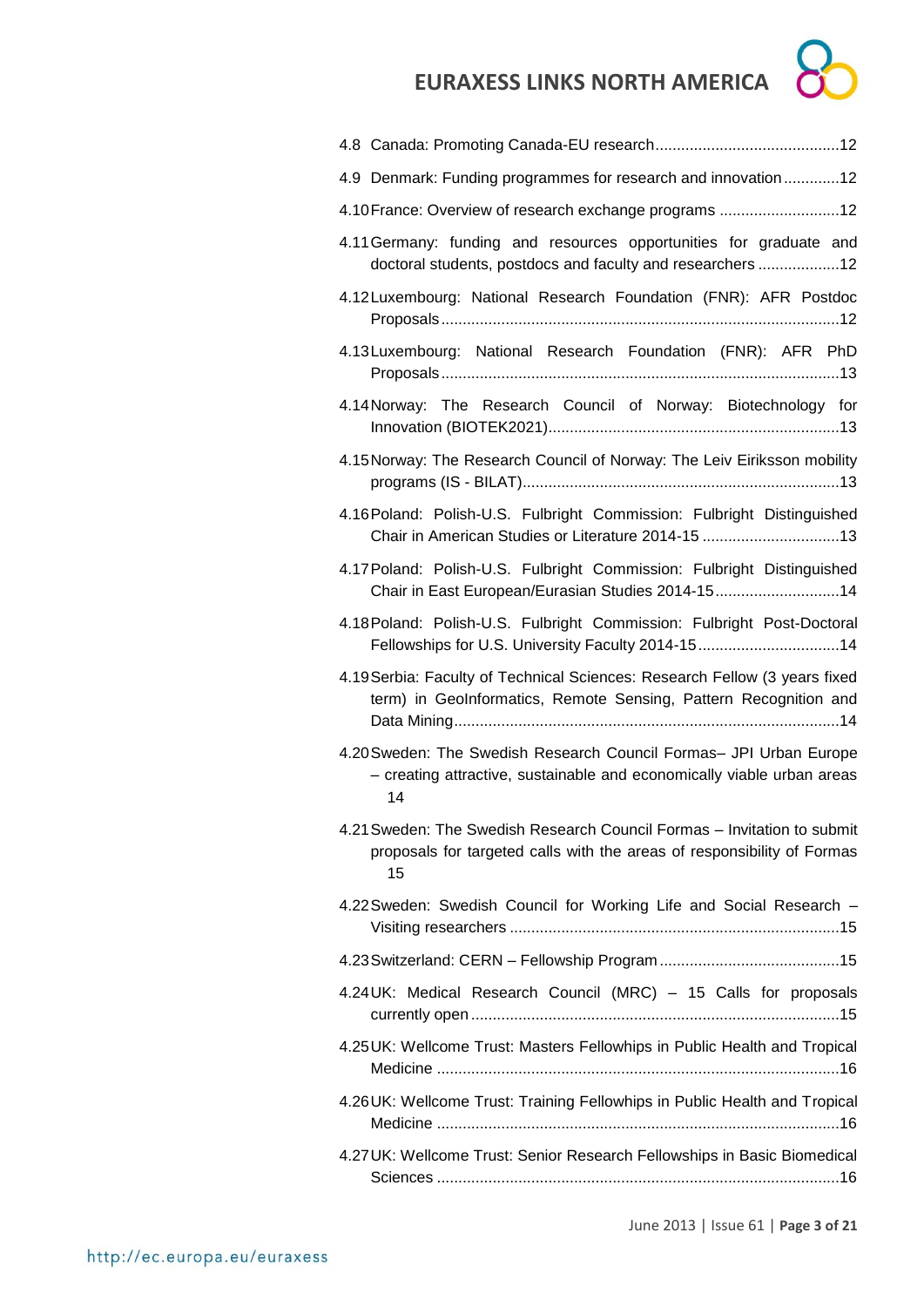|   | 4.28 UK: Wellcome Trust: Senior Research Fellowships in Clinical Science<br>16 |
|---|--------------------------------------------------------------------------------|
|   | 4.29UK: Wellcome Trust-Massachusetts Institute of Technology (MIT)             |
|   | 4.30 UK: The Royal Society of Edinburgh: International Exchange                |
| 5 |                                                                                |
|   |                                                                                |
|   |                                                                                |
|   |                                                                                |
|   |                                                                                |
|   |                                                                                |
| 6 |                                                                                |
|   |                                                                                |
|   |                                                                                |
| 7 |                                                                                |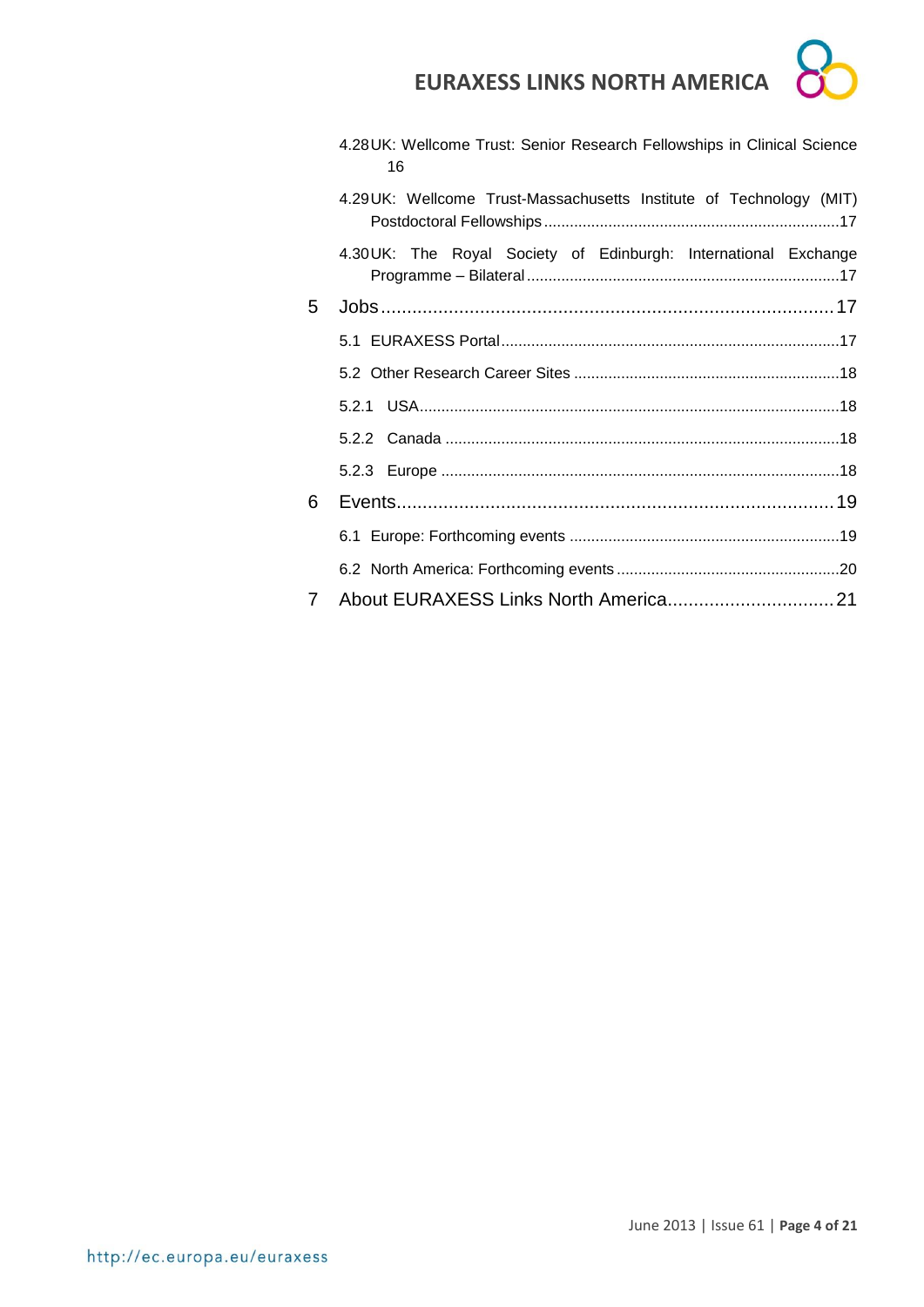## <span id="page-4-0"></span>**1 EU Insight**

## <span id="page-4-1"></span>The importance of international cooperation in research and innovation – Conclusions of the Council of the European Union

On 29 and 30<sup>th</sup> of May, 2013, the European Union's ["Competitiveness Council"](http://www.consilium.europa.eu/policies/council-configurations/competitiveness?lang=en) meeting (covering the areas "Internal Market, Industry, Research and Space" and belonging to the Council of the European Union) adopted a series of [conclusions](http://www.consilium.europa.eu/uedocs/cms_data/docs/pressdata/en/intm/137346.pdf) endorsing a new EU strategy for enhancing international cooperation in research and innovation. This strategy was laid down in the European Commission's Communication "Enhancing and Focusing EU [International Cooperation in Research and Innovation: a Strategic Approach"](http://ec.europa.eu/research/iscp/pdf/com_2012_497_communication_from_commission_to_inst_en.pdf). This [EU International Strategy for Research and Innovation](http://ec.europa.eu/research/iscp/index.cfm?lg=en&pg=strategy) was published on the 14th of September in 2012, taking stock of the current state of the EU's international cooperation in research and innovation and developing a new approach, particularly paying attention to the implementation of international cooperation within the next framework programme ["Horizon 2020"](http://ec.europa.eu/research/horizon2020/index_en.cfm) (2014-2020).

#### **Competitiveness Council**

**Infobox 1:**

The creation of the Competitiveness Council (of the Council of the European Union) in June 2002, through the merging of three previous configurations (Internal Market, Industry and Research) was a response to the perceived need for a more coherent and better coordinated handling of these matters related to the European Union's competitiveness. Depending on the items on the agenda, this Council is composed of European Affairs Ministers, Industry Ministers, Research Ministers, etc. It meets about five or six times a year.

The September 2012 Commission's Communication

Addressing the [European Parliament,](http://www.europarl.europa.eu/portal/en) the [Council of the European Union,](http://www.consilium.europa.eu/council?lang=en) the [European Economic and Social Committee](http://www.eesc.europa.eu/?i=portal.en.home) and the [Committee of the Regions,](http://cor.europa.eu/en/Pages/home.aspx) the European Commission identified three key objectives of the broader policies of the EU which are supported by international cooperation in research and innovation:

- "Strengthening the Union's excellence and attractiveness in research and innovation as well as its economic and industrial competitiveness
- Tackling global societal challenges
- Supporting the Union's external policies"

The Commission aims at "maximising the impact of international research and innovation activities, while avoiding a costly fragmentation of efforts", which "requires the Union to complement the openness of Horizon 2020 with targeted actions in order to ensure optimal scale and scope." The strategic approach foresees as a first step the identification of areas for international cooperation along a set of criteria laid down in the document; based on these criteria the strategic approach will start out by "developing multi-annual roadmaps for cooperation with key partner countries and regions". The following country groupings are included in the Horizon 2020 proposals:

- The EFTA countries, EU enlargement countries and countries covered by the European Neighbourhood policy
- **Industrialised countries and emerging economies**
- Developing countries.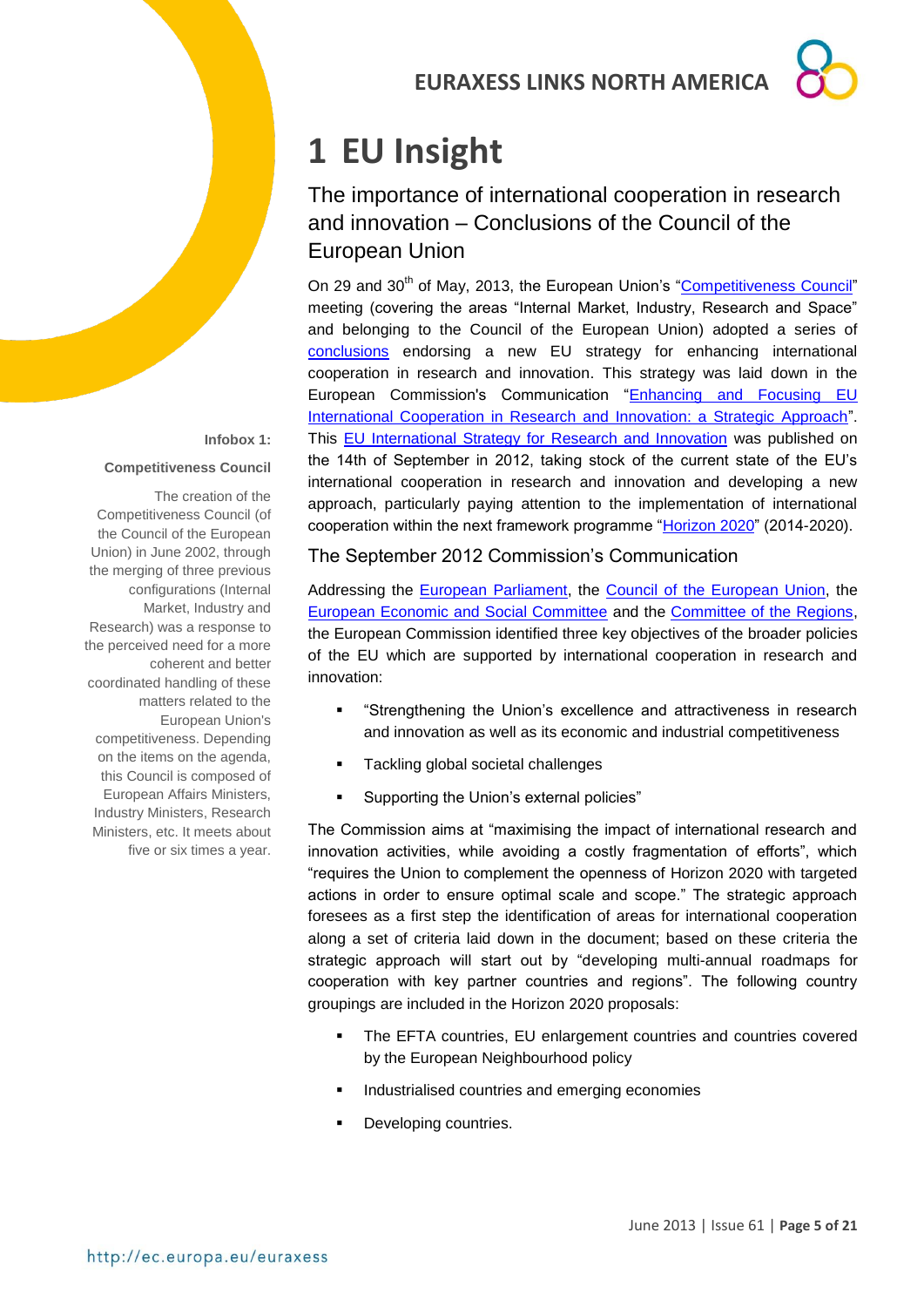

#### **Infobox 2:**

#### **Strategic Forum for International S&T Cooperation (SFIC)**

SFIC is a strategic forum and an advisory body to the Council and the Commission with a view to implementing a European Partnership in the field of international scientific and technological cooperation (S&T cooperation). SFIC's objective is to facilitate the further development, implementation and monitoring of the international dimension of ERA by the sharing of information and consultation between the partners with a view to identifying common priorities which could lead to coordinated or joint initiatives, and coordinating activities and positions vis-à-vis third countries and within international fora.

#### The May 2013 European Council Conclusions

About half a year later, the Competitiveness Council adopted [Conclusions](http://www.consilium.europa.eu/uedocs/cms_data/docs/pressdata/en/intm/137346.pdf) endorsing this September 2012 communication and enhancing the importance of the international dimension of the [European Research Area \(ERA\).](http://ec.europa.eu/research/era/index_en.htm) The Council acknowledges "the important progress towards improved international cooperation made through FP7 projects, including through the INCO Programme, and also by opening participation to third countries and contributing to the development of international cooperation flagship projects". The Council also "stresses the importance of ensuring that Horizon 2020 facilitates cooperation among researchers from across the globe on addressing shared challenges, while giving due attention to reciprocity and respect for intellectual property rights".

Furthermore, the Conclusions particularly recognize and stress "the important advisory work of the **Strategic Forum for International S&T Cooperation (SFIC)**, its contribution to mutual learning and its role in promoting coordination of international cooperation priorities of Member States, for instance, as regards the India initiative and the building up of the Indo-European Research and Innovation Partnership". Therefore, the Council "encourages SFIC to continue its advisory work with its initiatives such as with India, China, the USA, Brazil and others".

The conclusions acknowledge the importance of international cooperation and strongly support the new strategic approach advocated by the Commission.

#### Sources and further information

- 1) [Council of the European Union](http://www.consilium.europa.eu/council?lang=en)
- 2) [EU-Bureau of the Federal Ministry of Research and Education](http://www.eubuero.de/era-sfic.htm) (in German)
- 3) ["Enhancing and Focusing EU International Cooperation in Research](http://ec.europa.eu/research/iscp/pdf/com_2012_497_communication_from_commission_to_inst_en.pdf)  [and Innovation: a Strategic Approach"](http://ec.europa.eu/research/iscp/pdf/com_2012_497_communication_from_commission_to_inst_en.pdf), European Commission's Communication, Brussels, 14 September 2012
- 4) [Council Conclusions on 'Enhancing and Focusing EU International](http://www.consilium.europa.eu/uedocs/cms_data/docs/pressdata/en/intm/137346.pdf)  [Cooperation in Research and Innovation: a Strategic Approach',](http://www.consilium.europa.eu/uedocs/cms_data/docs/pressdata/en/intm/137346.pdf) Council of the European Union, 3242nd Competitiveness Council meeting, Brussels, 29 and 30 May 2013.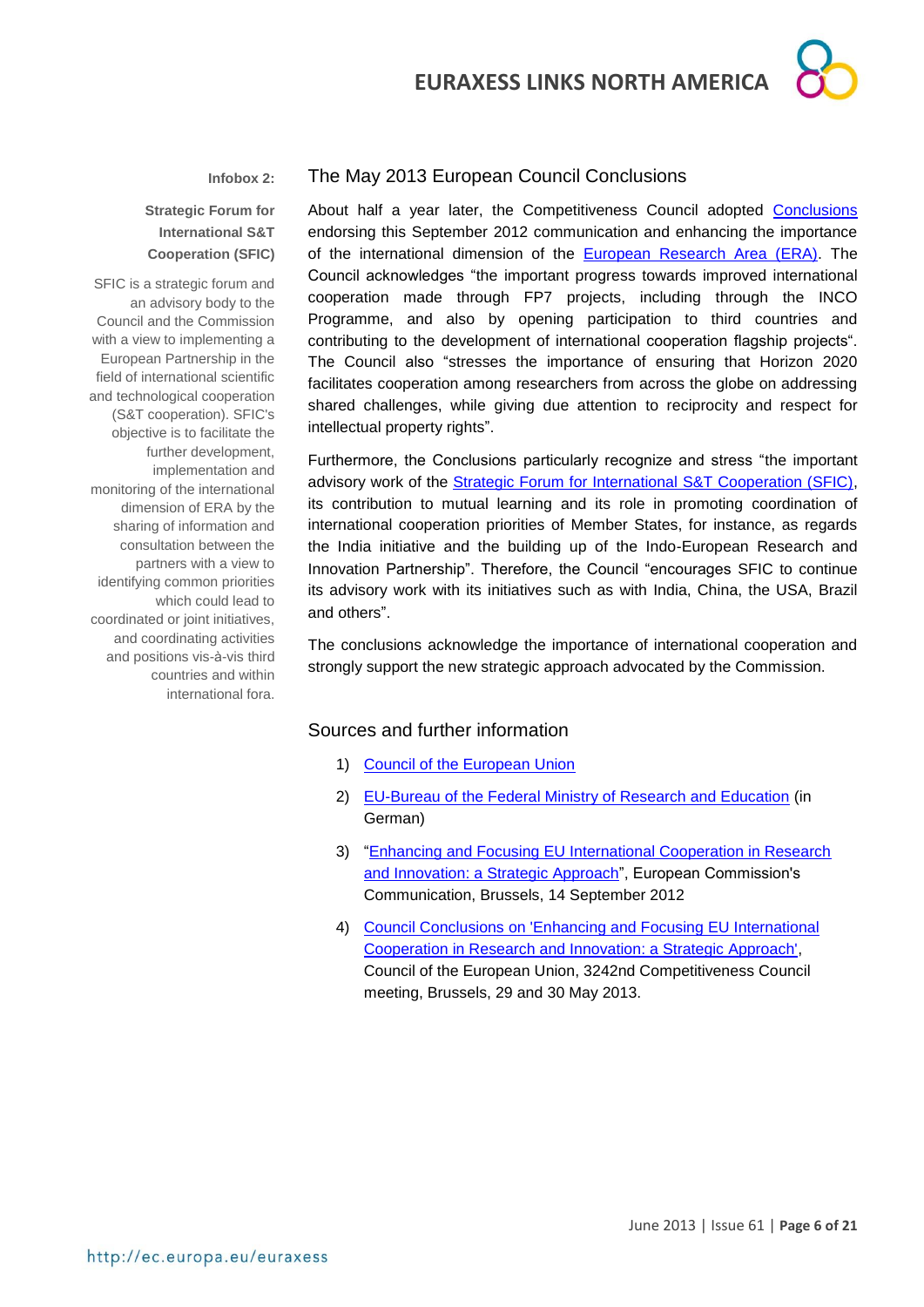## <span id="page-6-0"></span>**2 EURAXESS Links North America Activities**

## <span id="page-6-1"></span>2.1 1st EURAXESS Share Event in North America

On Tuesday, June 4<sup>th</sup>, 2013 EURAXESS Links North America held its first event "EURAXESS Share: Research Job and Funding Opportunities in Europe for All" at the Creighton University in Omaha, Nebraska. The event was attended by 64 participants, most of them being researchers or members of the university management.

The participants were greeted by Dr. Gail Jensen, Graduate School Dean at Creighton University, and James Gavigan, Minister Counsellor for Research & Innovation at the European Union Delegation to the USA. James Gavigan put the 'EURAXESS – Researchers in Motion' initiative into the broad political context of EU-US scientific cooperation that strongly encourages researchers' mobility between the two continents.

Following the opening remarks, the audience was provided with extensive information on EURAXESS as well as funding and collaboration opportunities in Europe, with a focus on the EU Marie-Curie actions and ERC grants. Testimonials from Marie-Curie and ERC fellows allowed the audience to ask many questions about the rules for participation, opportunities to establish lab to lab cooperation and social aspects of international mobility. The event was followed by a cocktail reception where the participants continued in networking with each other as well as with the speakers.

The presentations and photos can be found [here.](http://ec.europa.eu/euraxess/links/usa/share_events_en.htm)

## <span id="page-6-2"></span>2.2 EURAXESS Links going to Canada

EURAXESS Links North America officially opened up to researchers based in Canada during the "Hydrogen + Fuel Cells 2013 Conference" taking place from 16<sup>th</sup>-19<sup>th</sup> of June, 2013, at the Vancouver Convention Centre, located in Vancouver, British Columbia, Canada. HFC2013 was the sixth edition of its kind, a leading international conference for the hydrogen and fuel cell industry hosted by the Canadian Hydrogen and Fuel Cell Association.

HFC2013 featured prominent industry and government leaders from all over the world. The Exhibition and Trade Show area of the conference provided attendees with a place to network and partner with global leaders in the business, government and scientific communities. EURAXESS had a permanent booth for the whole duration of the exhibition. More than 200 participants from academia as well as private companies visited our booth. More information about the conference can be found [here.](http://www.hfc2013.com/)

## <span id="page-6-3"></span>2.3 1<sup>st</sup> EURAXESS Science Slam

The EURAXESS Links network is organizing the first global EURAXESS Science Slam in September 2013!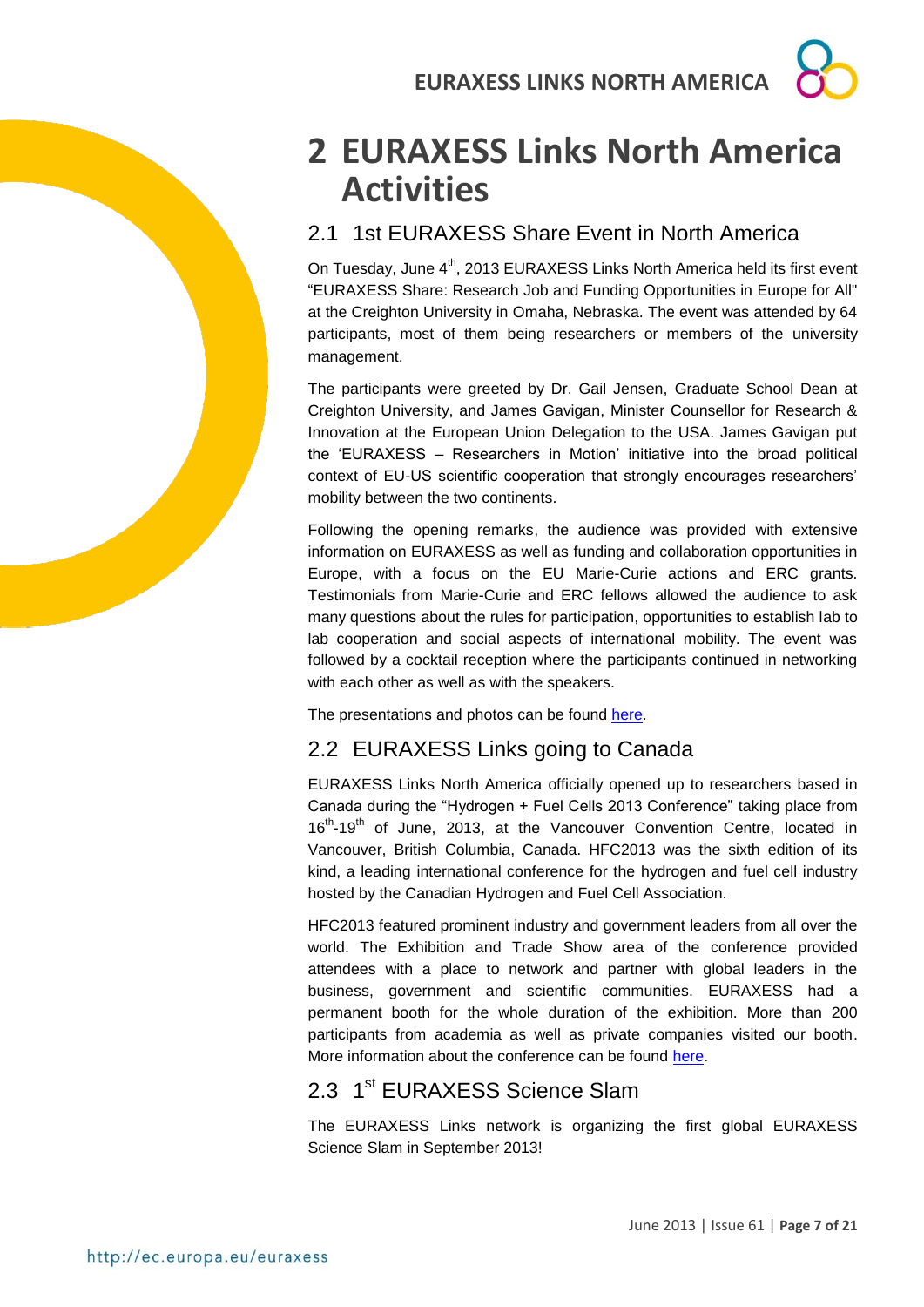This is a scientific competition which combines solid scientific research with fun! Your 10 minutes presentation should convey your research in the most attractive, entertaining and understandable way possible.

This global event will take place in ASEAN, Brazil, China, India, Japan and North America.

More information about the exact date, time, venue, participation criteria and the price will be available very soon at the following [link.](http://ec.europa.eu/euraxess/links/usa/events_en.htm)

## <span id="page-7-0"></span>**3 News & Developments**



### <span id="page-7-1"></span>3.1 The Atlantic – A Shared Resource

On 23 and 24 May, a high level event took place at the Marine Institute in Galway, Ireland, which has provided a vision for enhanced cooperation on both sides of the Atlantic and launched the **Canada - EU - U.S. Atlantic Ocean Research Alliance**.

#### [Read more](http://www.marine.ie/home/community/events/pastevents/The+Atlantic+-+A+Shared+Resource+Event.htm)

## <span id="page-7-2"></span>3.2 EU2013 – Researcher Careers & Mobility **Conference**

A key conference on Researcher Careers and Mobility was held on 14th and 15th May 2013 in the Printworks Building of Dublin Castle under the auspices of the Irish Presidency of the European Union. On this occasion Máire GEOGHEGAN-QUINN, European Commissioner for Research, Innovation and Science delivered a keynote address.

[Read more](http://www.iua.ie/research-innovation/rcm/) about the conference.

[Read more](http://europa.eu/rapid/press-release_SPEECH-13-407_en.htm) about European Commissioner for Research, Innovation and Science's speech.

## <span id="page-7-3"></span>3.3 Europe: Cooperation with Industrialised countries - Supplementing the network of EU Centres in Canada and Korea

The European Commission invites proposals to supplement the network of EU Centres in Canada.

Application deadline: **28 June 2013**

[More information](http://eeas.europa.eu/canada/grants/2013/index_en.htm)

### <span id="page-7-4"></span>3.4 Woman Innovator Prize in Europe

The European Commission is launching the second edition of the Woman Innovator Prize. Applications are open until **15 October 2013**.

The contest is open to all women who have founded or co-founded their company and who have at some point of their careers benefitted from the EU's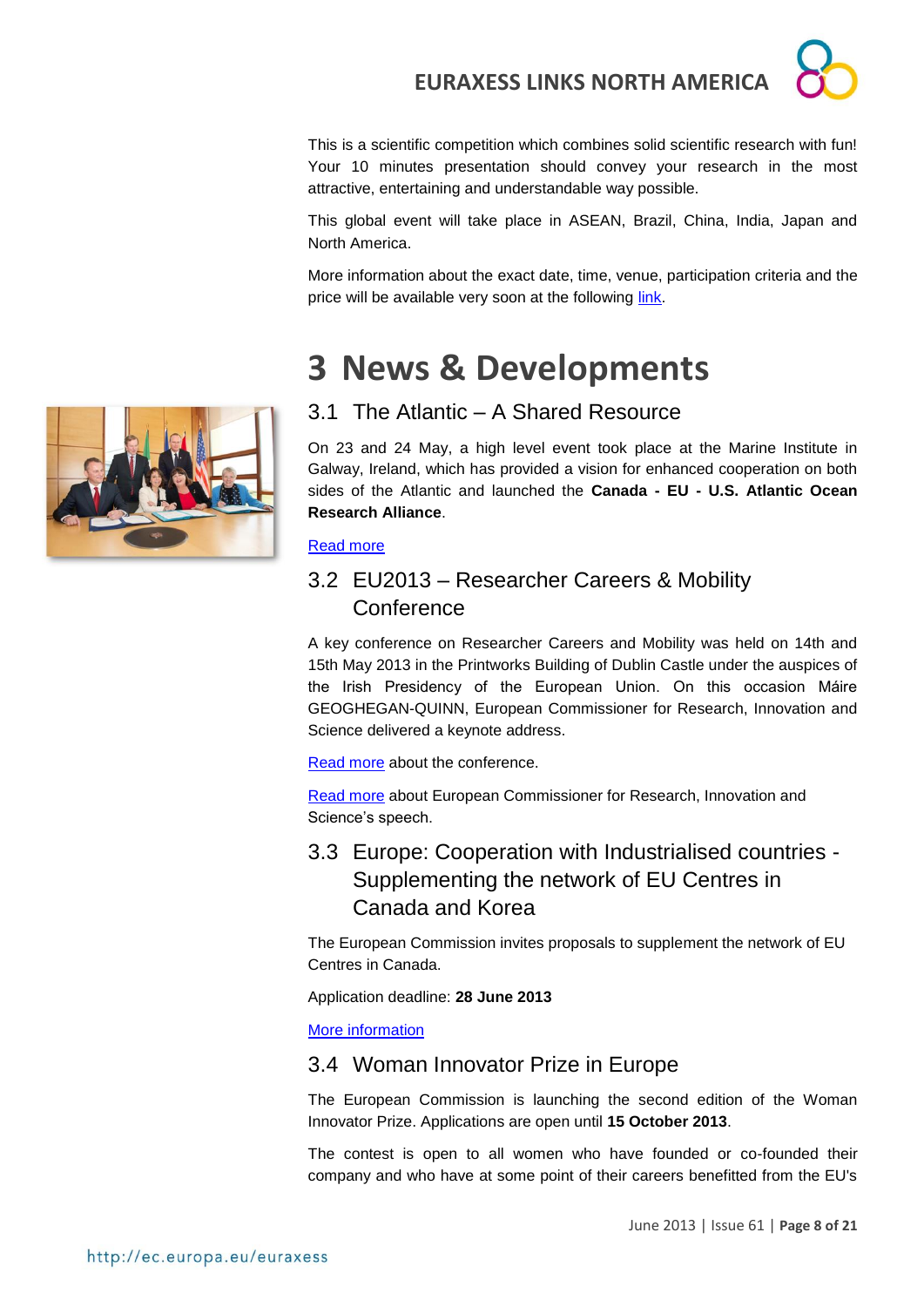

research framework programmes or the Competitiveness and Innovation Framework Programme.

#### [Read more](http://ec.europa.eu/research/innovation-union/index_en.cfm?section=women-innovators&pg=home)

## <span id="page-8-0"></span>3.5 Understanding what makes cells die or survive through their level of oxygen

Current treatments for stroke, for example, are limited by our lack of understanding of how neuronal injury develops within the brain and why neurons survive or die after a stroke. This is also why we still don't have a cure for most fatal and progressive neurodegenerative disorders.

#### [Read more](http://ec.europa.eu/research/mariecurieactions/news-events/news/2013/understanding_what_makes_cells_die_or_survive_through_their_level_of_oxygen_en.htm)

## <span id="page-8-1"></span>3.6 ERC President's statement on outcome of Global Research Council

The Global Research Council (GRC) that met in Berlin between 27 and 29 May 2013 has adopted an action plan towards open access, as well as a statement of principles for research integrity. The GRC, launched in May 2012, is a forum involving more than 70 research funding agencies worldwide. They pledge to find mutually acceptable paths to greater international research collaboration.

#### [Read more](http://erc.europa.eu/sites/default/files/document/file/ERC_Highlight_Statement_ERC_President_on_GRC.PDF)

## <span id="page-8-2"></span>3.7 EU and Bill & Melinda Gates Foundation Partnership to Fight Diseases



The European Union and the Bill & Melinda Gates Foundation pledged on 10 June to work together to fight HIV/AIDS, tuberculosis, malaria and other poverty-related diseases that together affect more than 1 billion people worldwide. The agreement, signed in Paris today by foundation co-chair Bill Gates and European Commissioner for Research, Innovation and Science, Máire Geoghegan-Quinn, creates a new strategic partnership for research in the area.

#### [Read more](http://europa.eu/rapid/press-release_IP-13-517_en.htm)

### <span id="page-8-3"></span>3.8 Major pan-European study conducted on ocean acidification

More than 160 researchers across 10 European countries joined together, in what is being hailed as the first international project to focus on ocean acidification and its consequences.

#### [Read more](http://ec.europa.eu/research/infocentre/article_en.cfm?id=/research/headlines/news/article_13_06_07_en.html&item=All&artid=30293&caller=AllHeadlines)

### <span id="page-8-4"></span>3.9 Finding a cure for a rare and debilitating genetic disease

DevelopAKUre is a European Union (EU)-funded research project which is working to establish a safe, reliable treatment for a rare and hitherto incurable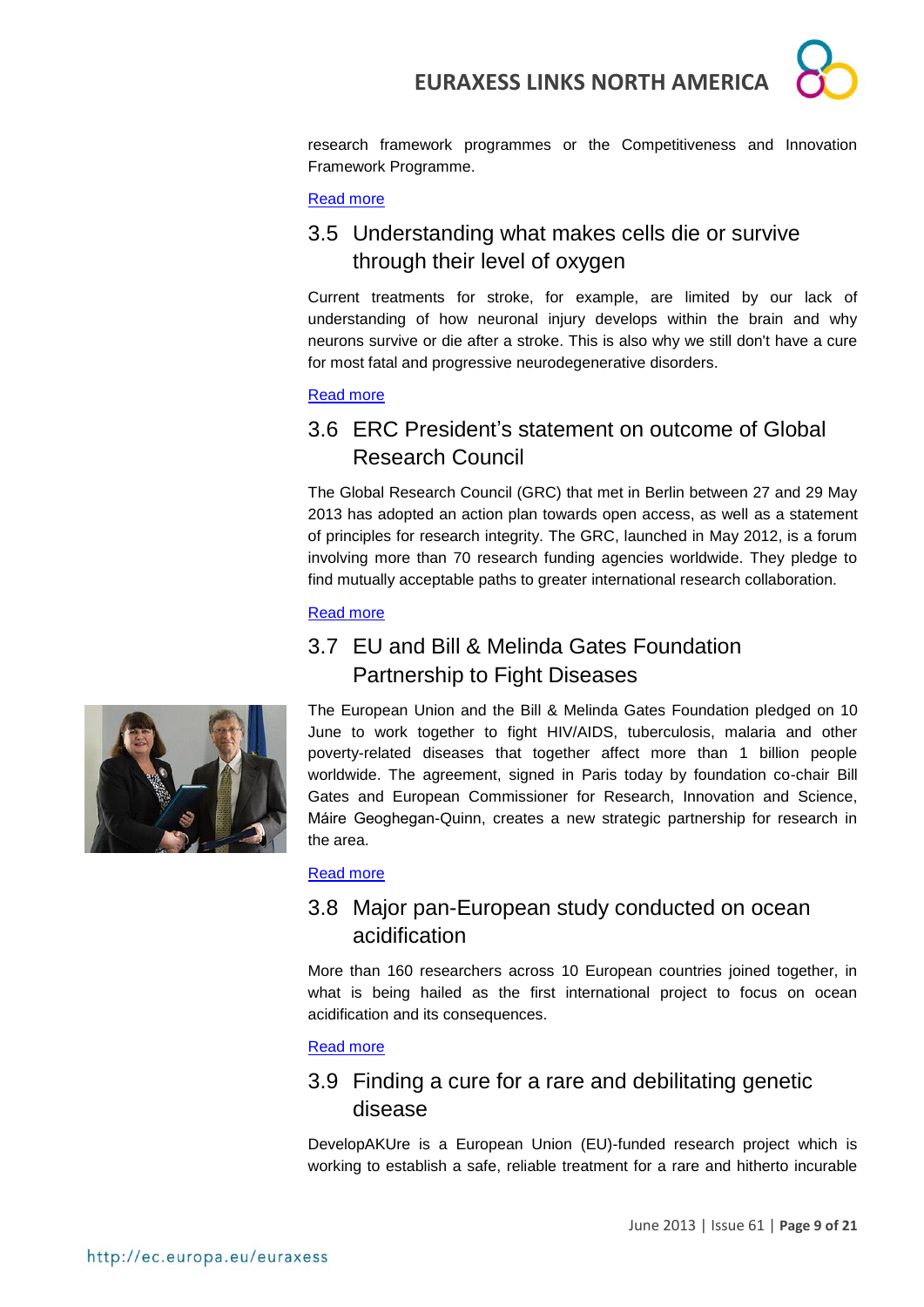

disease. Caused by a genetic mutation, Alkaptonuria (AKU) leads to a severe and early-onset form of osteoarthritis and can also cause heart problems.

#### [Read more](http://ec.europa.eu/research/infocentre/article_en.cfm?id=/research/headlines/news/article_13_06_04_en.html&item=All&artid=30253&caller=AllHeadlines)

## <span id="page-9-0"></span>3.10Unlocking the biofuel potential of algae

Biofuel extracted from algae could provide a much-needed solution to the world's increasing energy needs. The Marine algae as biomass for biofuels (Mabfuel) project is working on ways to optimise growth processes and oil yield on a commercial scale with future energy demands in mind. Early results show two specific species of algae have higher oil content when produced outdoors and thus could help address these demands.

#### [Read more](http://ec.europa.eu/research/infocentre/article_en.cfm?id=/research/headlines/news/article_13_05_31_en.html&item=All&artid=30213&caller=AllHeadlines)

## <span id="page-9-1"></span>3.11Using gene science to breed drought-tolerant crops

Drought is one of the biggest worries for a farmer, sometimes threatening entire harvests, but a European Union (EU)-funded project is using the latest gene science to see whether the worst effects of water shortages could be averted with drought-tolerant plants.

#### [Read more](http://ec.europa.eu/research/infocentre/article_en.cfm?id=/research/headlines/news/article_13_05_28_en.html&item=All&artid=30153&caller=AllHeadlines)

## <span id="page-9-2"></span>**4 Grants & Fellowships**

### <span id="page-9-3"></span>4.1 EU programme: Marie-Curie fellowships

4 calls still open:

| <b>Call identifier</b>  | <b>Call title</b>                                                                             | <b>Deadline</b>   |  |
|-------------------------|-----------------------------------------------------------------------------------------------|-------------------|--|
| FP7-PEOPLE-<br>2013-CIG | Marie Curie Career Integration<br>Grants (CIG)                                                | 18 September 2013 |  |
| FP7-PEOPLE-<br>2013-IOF | Marie<br>Curie<br>International<br>Outgoing<br>Fellowships<br>for<br>Career Development (IOF) | 14 August 2013    |  |
| FP7-PEOPLE-<br>2013-IIF | Marie<br>International<br>Curie<br>Incoming Fellowships (IIF)                                 | 14 August 2013    |  |
| FP7-PEOPLE-<br>2013-IEF | Marie Curie Intra-European<br><b>Fellowships for Career</b><br>Development (IEF)              | 14 August 2013    |  |

## <span id="page-9-4"></span>4.2 EU Programme: European Research Council

The ERC launched the new funding initiative, called "Proof of Concept", in March 2011, open to researchers who have already been awarded an ERC grant. ERC grant holders can apply for this additional funding to establish the

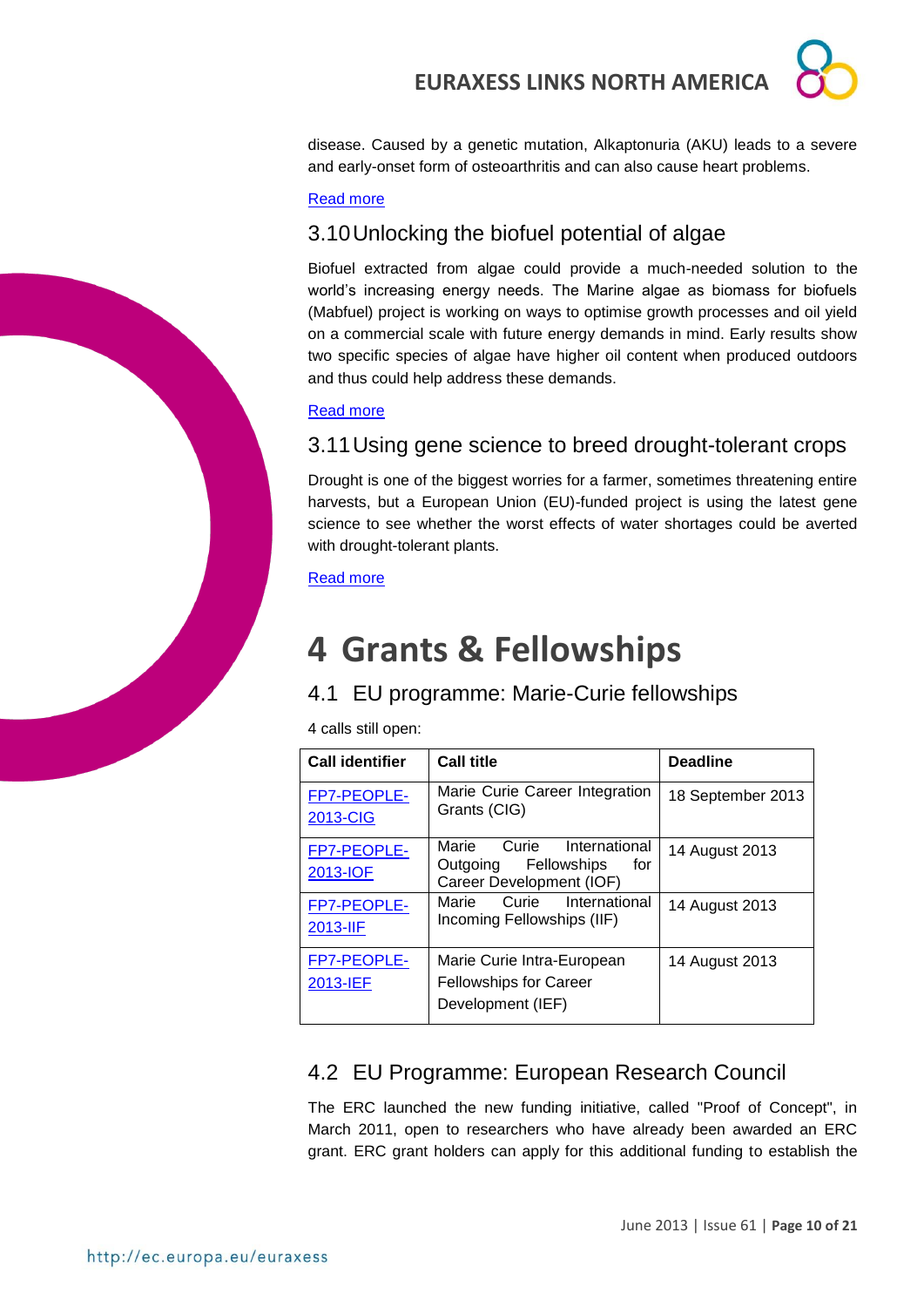

innovation potential of ideas arising from their ERC-funded frontier research projects.

| <b>Call identifier</b> | <b>Call title</b>                 | <b>Deadline</b> |
|------------------------|-----------------------------------|-----------------|
| <b>ERC-2013-PoC</b>    | <b>ERC Proof of Concept Grant</b> | 03 October 2013 |

## <span id="page-10-0"></span>4.3 Europe: European Cooperation in Science and Technology (COST)

COST invites researchers throughout Europe to submit proposals for research networks and use this unique opportunity to exchange knowledge and to embark on new European perspectives. A continuous Open Call for Proposals is used to attract the best proposals for new COST Actions.

[More information](http://www.cost.eu/participate/open_call)

## <span id="page-10-1"></span>4.4 Europe: European Respiratory Society: Short-Term Research Fellowship

Research Training Fellowships are established to enable young scientists and clinicians to visit a Host Unit in a (European) country other than the candidate's own, with the aim of learning a research technique not available in the Home Unit. The research training should benefit the Home Unit when the applicant returns there, by leading to research developments and activities back onsite.

Next deadline: **1 October 2013**

## <span id="page-10-2"></span>4.5 Austria

Austria's most comprehensive database for scholarships and research grants in German and English language offers an overview of about 1200 funding opportunities for incoming and outgoing researchers, graduates and students.

### [More information](http://www.grants.at/)

## <span id="page-10-3"></span>4.6 Austria: Institute of Science and Technology, ISTFELLOW

IST Austria has set up a program for exceptional postdoctoral researchers partially funded by the European Union. This program funds 40 fellows for a period of two years each.The program is intended for postdocs interested in the areas that are represented by the faculty at IST Austria (physics, chemistry, mathematics…).

[Further information](http://ist.ac.at/research/postdoctoral-research/istfellow/)

### <span id="page-10-4"></span>4.7 Belgium

Calls for proposals/calls for tenders on the Belgian Federal portal for research and innovation.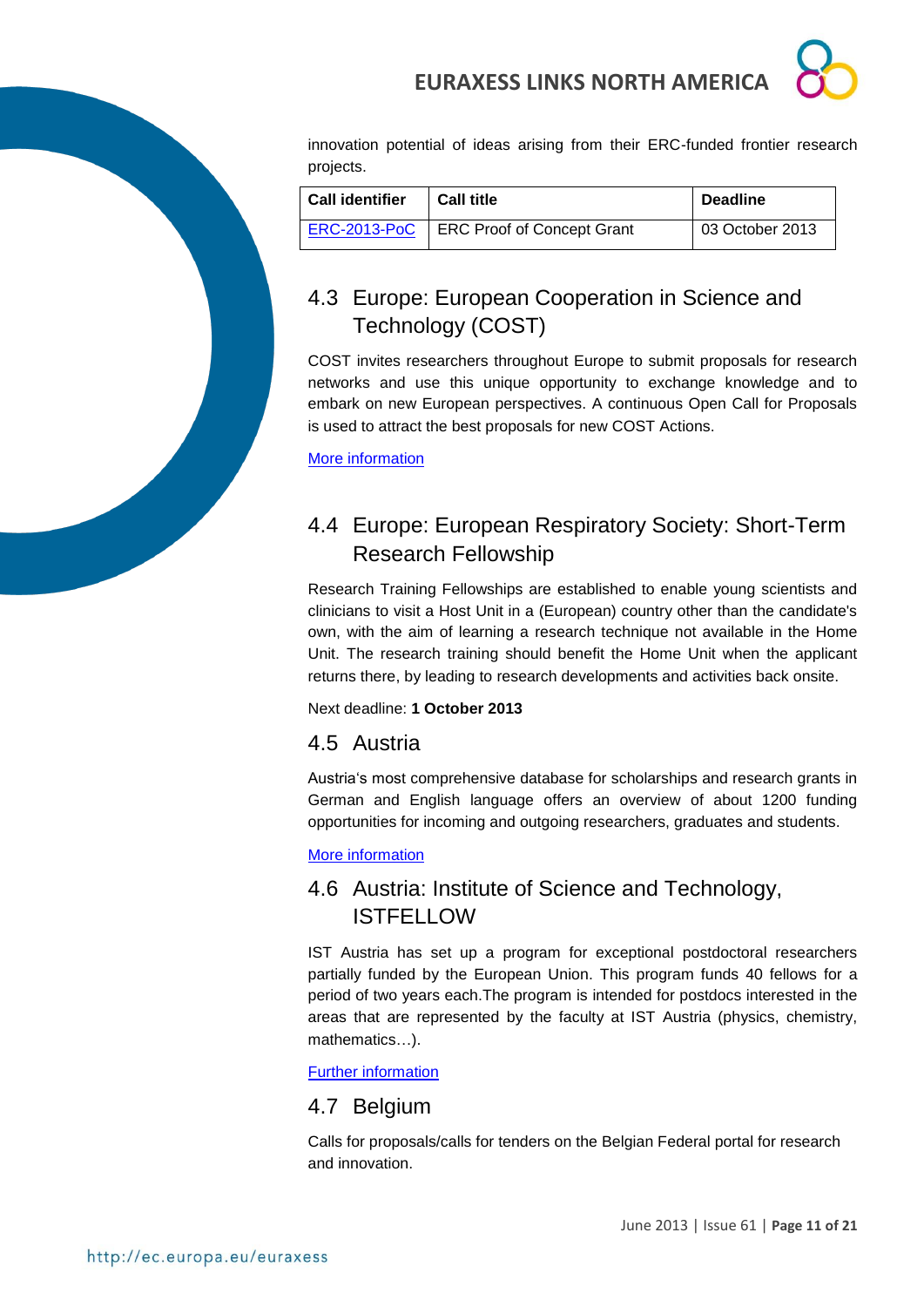

#### [Further information](http://www.research.be/ListURL/list.asp?KeyId=623&up=619)

### <span id="page-11-0"></span>4.8 Canada: Promoting Canada-EU research

The ERA CAN project helps you to identify funding opportunities in Canadian Programs as well as funding opportunities in Europe for Canadian researchers.

[Further information](http://www.era-can.ca/en/Opportunities_In_Canadian_Programs_22/Opportunities_In_Canadian_Programs_10)

## <span id="page-11-1"></span>4.9 Denmark: Funding programmes for research and innovation

The Danish Ministry of Science, Innovation and Higher Education has published an exhaustive guide to Danish funding programmes, and indicates 3 calls for proposals in phytosanitary, synthetic biology and health science biotechnology research with different deadlines (**July and September**).

#### [More information](http://fivu.dk/en/research-and-innovation/funding-programmes-for-research-and-innovation/guide-to-funding)

### <span id="page-11-2"></span>4.10France: Overview of research exchange programs

The Office for Science and Technology (OST) located in the French Embassy to the United States (Washington DC) has published an overview of research exchange programs addressing all the different categories of researchers in various areas. A specific section of the OST website contains current calls for proposals, career opportunities, and information on French higher education programs.

[More information](http://france-science.org/USA-France-Mobility-Schemes.html)

## <span id="page-11-3"></span>4.11Germany: funding and resources opportunities for graduate and doctoral students, postdocs and faculty and researchers

The German Center for Research and Innovation based in New-York compiles all existing funding and resources opportunities for graduate and doctoral students, postdocs and faculty and researchers.

#### [More information](http://www.germaninnovation.org/resources/faculty-and-researchers)

## <span id="page-11-4"></span>4.12Luxembourg: National Research Foundation (FNR): AFR Postdoc Proposals

Calls are open for researchers of any nationality and age (having finalised their PDH no more than eight years before the start of their project). Grants are awarded on the basis of the following criteria:

- scientific quality of the project;
- profile of the candidate;
- quality of the host institution;
- interest of the research project for Luxembourg;
- potential of the project for career development.

June 2013 | Issue 61 | **Page 12 of 21**

http://ec.eur

euraxess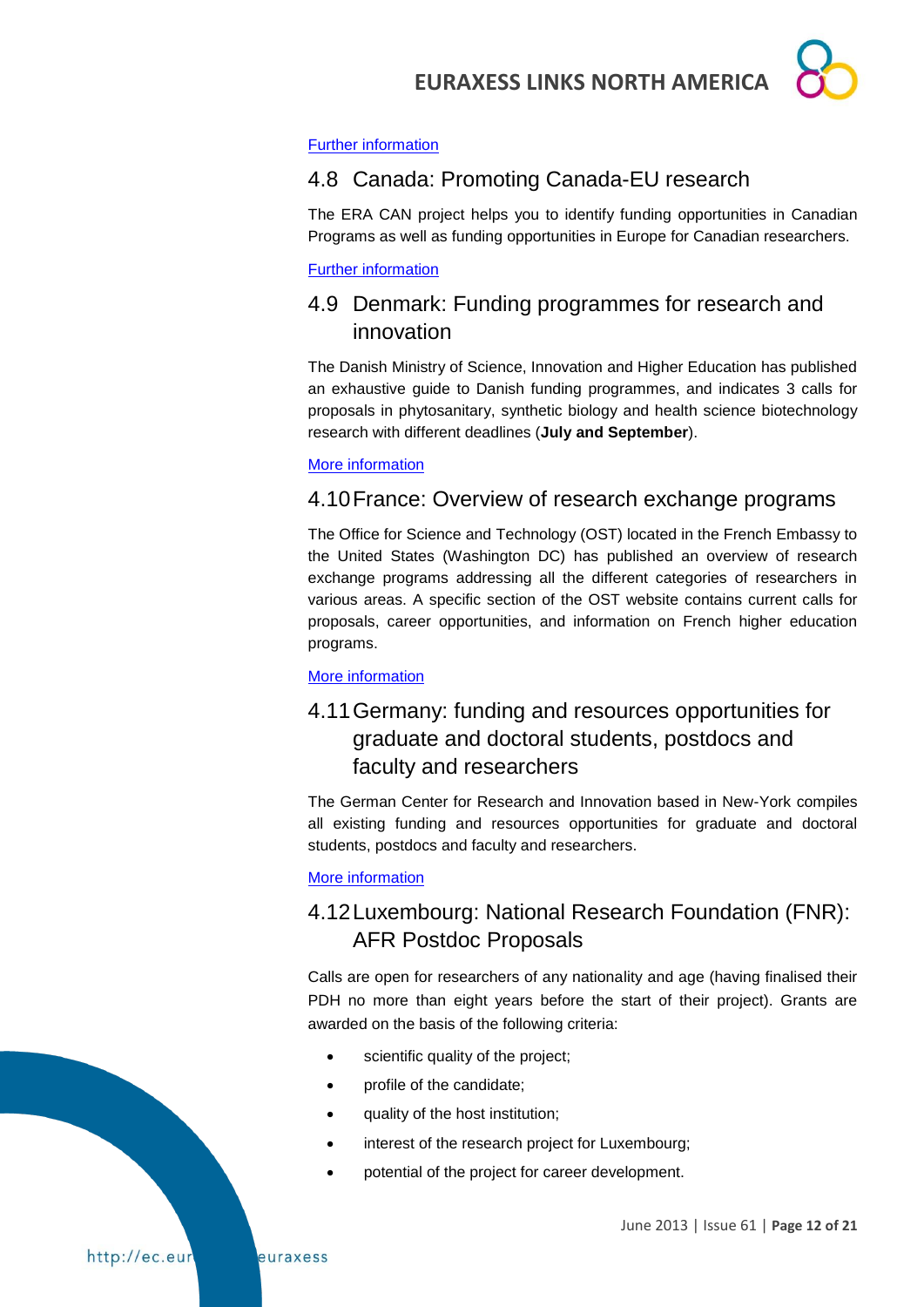#### Next deadline: **10 September 2013**

[More information](http://www.fnr.lu/en/Calls%2C-Forms-Guidelines/Call-Documents/AFR-PDR-Forms-and-Guidelines)

### <span id="page-12-0"></span>4.13Luxembourg: National Research Foundation (FNR): AFR PhD Proposals

Calls are open for researdchers of any nationality and age based on the following criteria: scientific quality of the project; profile of the candidate; quality of the host institution; interest of the research projects in the Luxembourg R&D setting.

#### Next deadline: **24 September 2013**

#### [More information](http://www.fnr.lu/en/AFR-PhD-Postdoc-Grants/PhD-Grants)

## <span id="page-12-1"></span>4.14Norway: The Research Council of Norway: Biotechnology for Innovation (BIOTEK2021)

The BIOTEK2021 programme has been established as part of the implementation of the Goverment's national strategy for biotechnology (in Norwegian only). The strategy identifies biotechnology as an enabling technology that is vital to the development of the agricultural, marine, industrial and health sectors.

#### Next deadline: **26 August 2013**

[More information](http://www.forskningsradet.no/en/Funding/BIOTEK2021/1253973230625/p1184150364108?visAktive=true)

## <span id="page-12-2"></span>4.15Norway: The Research Council of Norway: The Leiv Eiriksson mobility programs (IS - BILAT)

The Leiv Eiriksson mobility programme has its basis in the "Strategy for Norway's Scientific and Technological Cooperation with North America" (2004). The objective of the mobility programme is to promote a long-term escalation of R&D collaboration with the US and Canada by facilitating research stays in these countries for Norwegian researchers and doctoral and post-doctoral research fellows as well as research stays in Norway for their US and Canadian counterparts.

#### Next deadline: **4 September 2013**

[More information](http://www.forskningsradet.no/en/Funding/ISBILAT/1244734017095?visAktive=true)

## <span id="page-12-3"></span>4.16 Poland: Polish-U.S. Fulbright Commission: Fulbright Distinguished Chair in American Studies or Literature 2014-15

This grant supports teaching two or three courses or seminars per semester in American studies or literature at the undergraduate and graduate level; grants start on mid-September or February; PhD required.

Next deadline: **1 August 2013**

[More information](http://catalog.cies.org/viewAward.aspx?n=4297&dc=PL)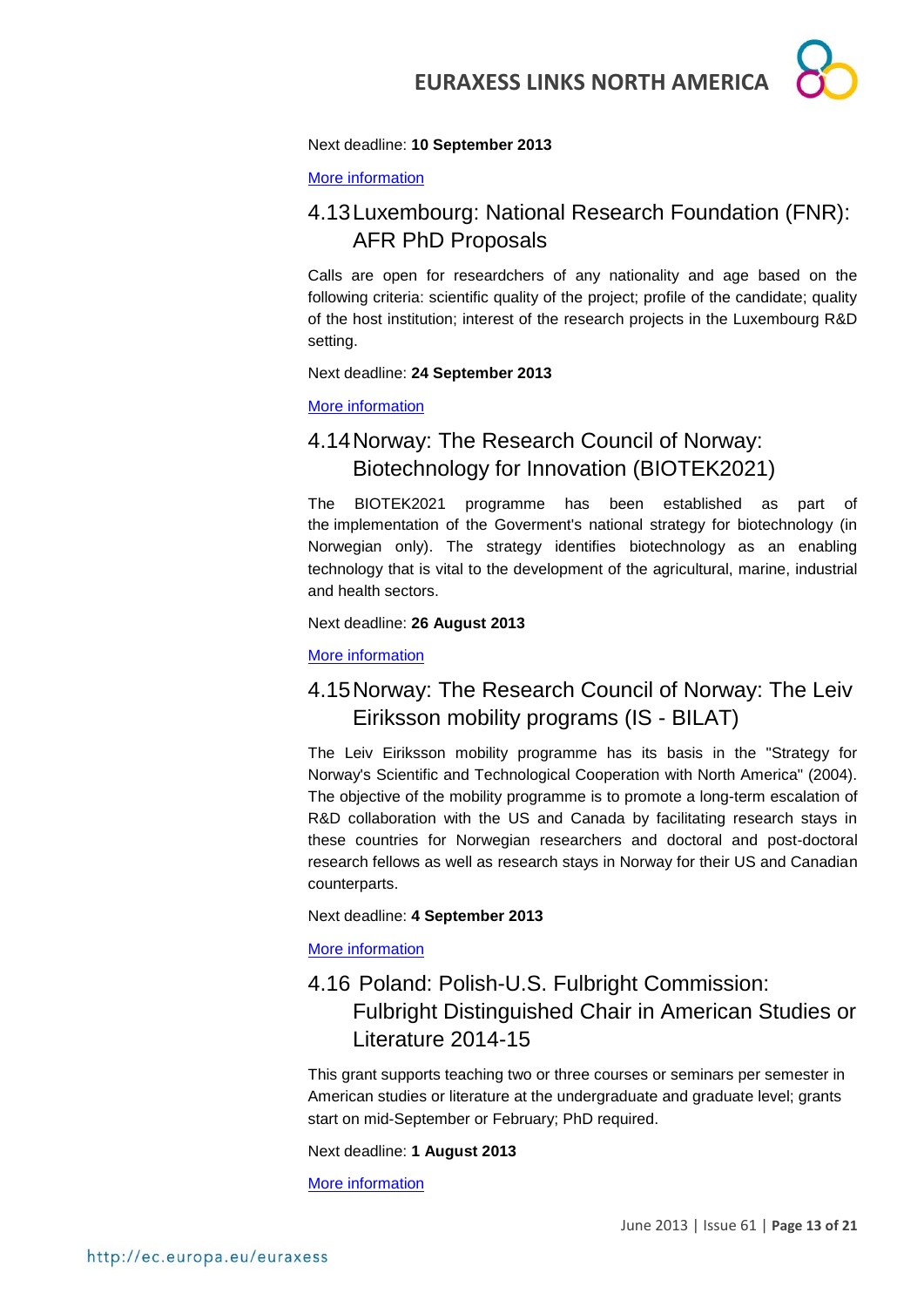

## <span id="page-13-0"></span>4.17Poland: Polish-U.S. Fulbright Commission: Fulbright Distinguished Chair in East European/Eurasian Studies 2014-15

A grant for associate or full professors with experience in mentoring PhD students. Grant Activity: teach East-European, Russian and/or Eurasian studies at the advanced undergraduate and postgraduate levels; occasional guest lectures at other Polish, Central- and East-European universities; opportunity to conduct research; grants start on mid-September or February; PhD required.

Next deadline: **1 August 2013**

[More information](http://catalog.cies.org/viewAward.aspx?n=4298&dc=PL)

## <span id="page-13-1"></span>4.18Poland: Polish-U.S. Fulbright Commission: Fulbright Post-Doctoral Fellowships for U.S. University Faculty 2014-15

Scholarships for U.S. citizens for lecturing and/or research in Polish academic institutions

Next deadline: **1 August 2013**

[More information](http://catalog.cies.org/viewAward.aspx?n=4294&dc=PL)

## <span id="page-13-2"></span>4.19Serbia: Faculty of Technical Sciences: Research Fellow (3 years fixed term) in GeoInformatics, Remote Sensing, Pattern Recognition and Data Mining

A background and research interests in Geographic Information Science, Remote Sensing and Data Mining with a PhD in Data Mining, Machine Learning, Pattern Recognition, GIScience/Geoinformatics or related topics in Computer Science is required. We encourage applications from candidates in any area of Computer Science. Successful candidates will have a proven record of research publication, will be able to demonstrate technical skills (e.g. knowledge of programming, statistics, mathematics, etc.) as well as excellent communication skills.

Next deadline: **1 September 2013**

[More information](http://ec.europa.eu/euraxess/index.cfm/jobs/jobDetails/33865318)

## <span id="page-13-3"></span>4.20Sweden: The Swedish Research Council Formas– JPI Urban Europe – creating attractive, sustainable and economically viable urban areas

This is the second call for applications for grants for research and innovation projects in Joint Programming Initiative (JPI) Urban Europe - creating attractive, sustainable and economically viable urban areas.

Next deadline: **18 August 2013**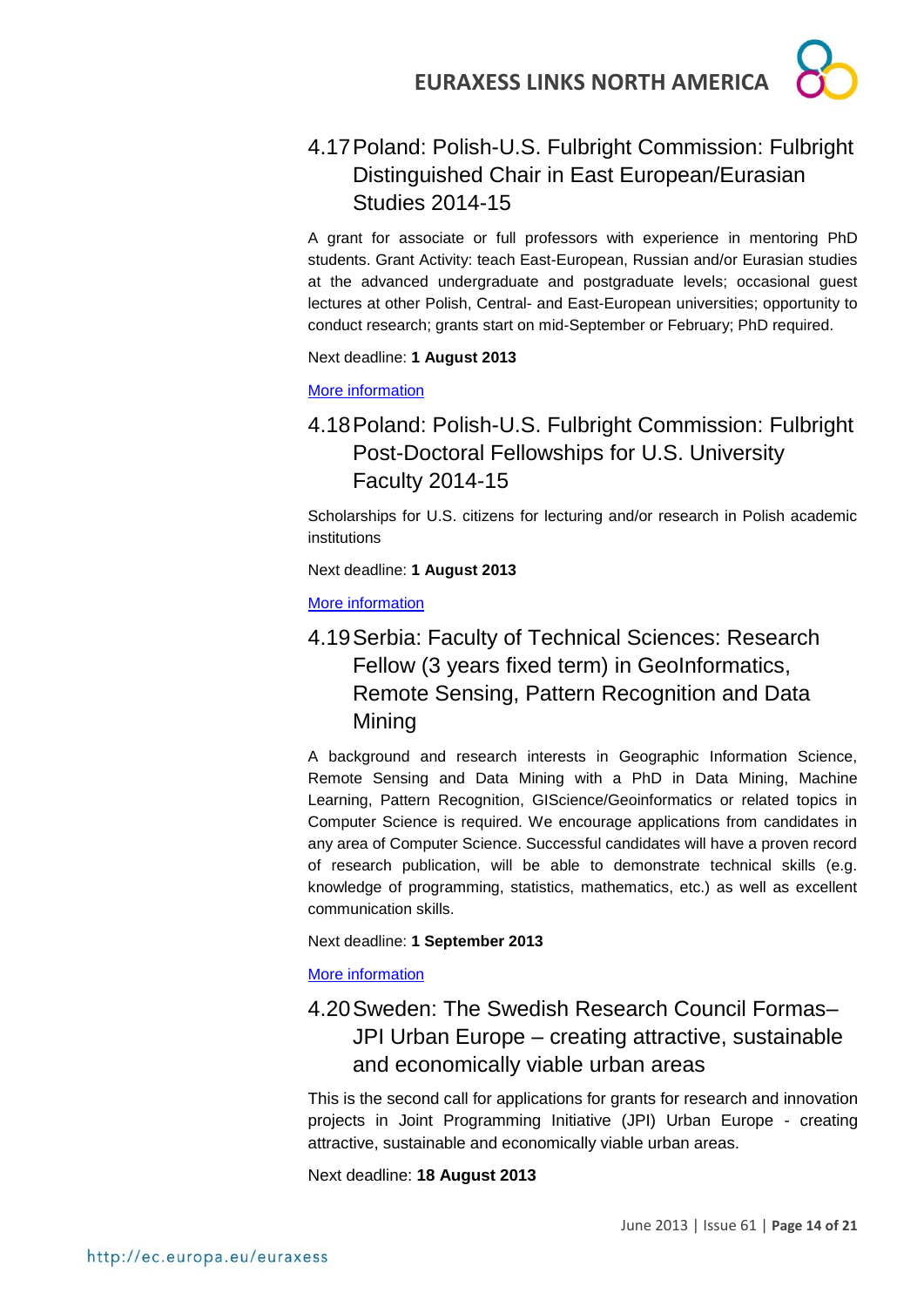

#### [More information](http://www.formas.se/en/Financing/Calls-For-Proposals/JPI-Urban-Europe--creating-attractive-sustainable-and-economically-viable-urban-areas/)

## <span id="page-14-0"></span>4.21Sweden: The Swedish Research Council Formas – Invitation to submit proposals for targeted calls with the areas of responsibility of Formas

The mission of Formas is to promote and support basic research and needsdriven research in the areas of the Environment, Agricultural Sciences and Spatial Planning. The research that is funded should be of the highest scientific quality and relevance to the areas of responsibility of the Council. Formas may also fund development projects to a limited extent.

Next deadline: **20 August 2013**

#### [More information](http://www.formas.se/en/Financing/Calls-For-Proposals/Invitation-to-submit-proposals-for-targeted-calls-with-the-areas-of-responsibility-of-Formas/)

## <span id="page-14-1"></span>4.22Sweden: Swedish Council for Working Life and Social Research – Visiting researchers

The purpose of funding visiting researchers is to add qualified knowledge and competence to the Swedish research society within FAS' areas of responsibility. These financial contributions should primarily fund shorter stays (less than six months) for research, consultations, lectures and seminars (also at other institutions than the host institution). Grants for visiting researchers are exclusively for researchers active at non-Swedish research institutions.

#### Next deadline: **continuously open**

#### [More information](http://www.fas.se/en/Calls-for-proposals/Open-calls/Visiting-researchers/)

### <span id="page-14-2"></span>4.23Switzerland: CERN – Fellowship Program

In 2009, CERN introduced a new 'Graduate Engineering Training (GET)' scheme. CERN is already well-established as a central and vital force in the physics community, but CERN also offers outstanding possibilities for training and work experience in engineering fields. The aim of this scheme is to encourage Fellowship applications from talented engineers and should prove to be a positive step forward in showing CERN is not only an exciting place to work for physicists, but is also a leading employer in engineering fields.

#### Next deadline: **3 September 2013**

#### [More information](http://jobs.web.cern.ch/join-us/fellowship-programme)

## <span id="page-14-3"></span>4.24UK: Medical Research Council (MRC) – 15 Calls for proposals currently open

Most of the research that the MRC funds is in response to proposals by scientists, however from time to time they stimulate research in priority areas by publishing call for proposals. By clicking on the link below, you will find all the calls currently open.

[More information](http://www.mrc.ac.uk/Fundingopportunities/Calls/index.htm)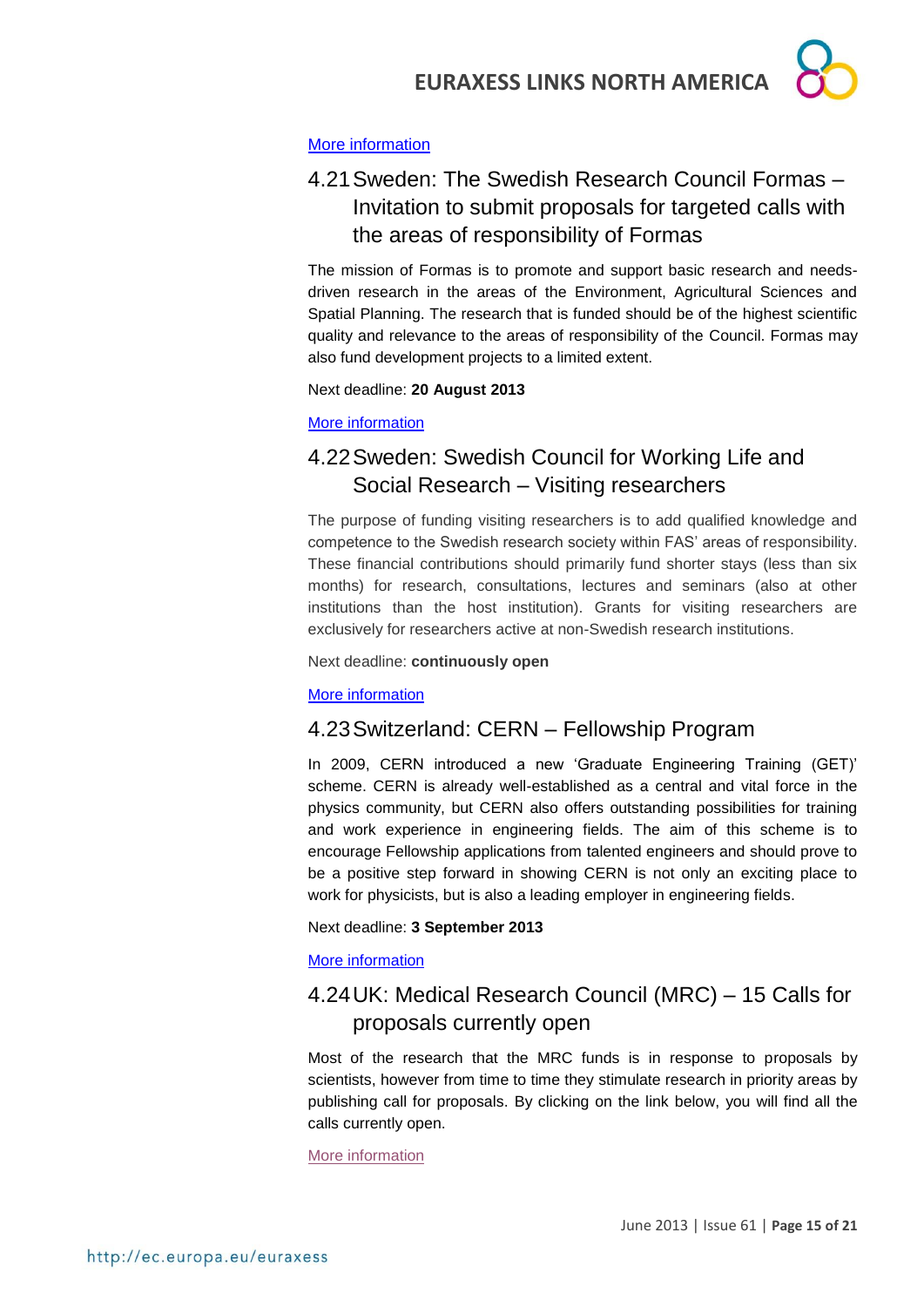## <span id="page-15-0"></span>4.25UK: Wellcome Trust: Masters Fellowhips in Public Health and Tropical Medicine

This scheme strengthens scientific research capacity in low- and middle-income countries, by providing support for junior researchers to gain research experience and high-quality research training at Masters degree level. Research should be aimed at understanding and improving public health and diseases of local, national and global relevance.

Next deadline: **1 August 2013**

#### [More information](http://www.wellcome.ac.uk/Funding/Biomedical-science/Funding-schemes/Fellowships/Public-health-and-tropical-medicine/WTD025881.htm)

## <span id="page-15-1"></span>4.26UK: Wellcome Trust: Training Fellowhips in Public Health and Tropical Medicine

This scheme provides researchers from low- and middle-income countries who are at an early stage in the establishment of their research careers - with opportunities for research experience and high-quality research training in public health and tropical medicine. Research should be aimed at understanding and improving public health and diseases of local, national and global relevance.

Next deadline: **27 September 2013**

#### [More information](http://www.wellcome.ac.uk/Funding/Biomedical-science/Funding-schemes/Fellowships/Public-health-and-tropical-medicine/WTD025882.htm)

## <span id="page-15-2"></span>4.27UK: Wellcome Trust: Senior Research Fellowships in Basic Biomedical Sciences

This scheme provides support for outstanding postdoctoral scientists based in academic institutions in the UK and Republic of Ireland (RoI). Candidates are expected to have an excellent track record in their scientific field and be able to demonstrate their ability to carry out independent research.

Next deadline: **20 September 2013**

[More information](http://www.wellcome.ac.uk/Funding/Biomedical-science/Funding-schemes/Fellowships/Basic-biomedical-fellowships/WTD004442.htm)

## <span id="page-15-3"></span>4.28UK: Wellcome Trust: Senior Research Fellowships in Clinical Science

This scheme provides support for clinical investigators to further develop their research potential and to establish themselves as leading investigators in clinical academic medicine.

#### Next deadline: **20 September 2013**

[More information](http://www.wellcome.ac.uk/Funding/Biomedical-science/Funding-schemes/Fellowships/Clinical-fellowships/WTD004445.htm)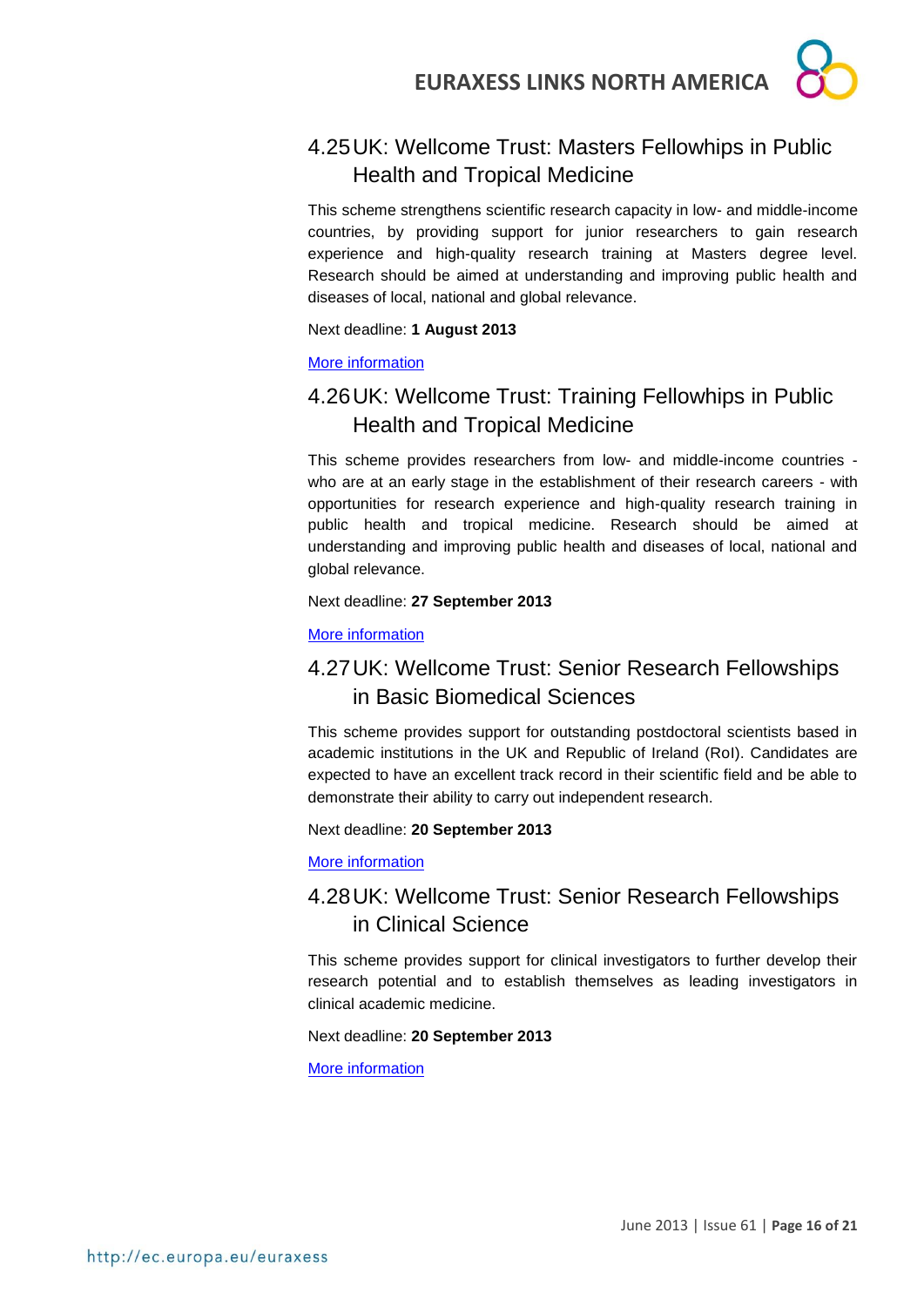## <span id="page-16-0"></span>4.29UK: Wellcome Trust-Massachusetts Institute of Technology (MIT) Postdoctoral Fellowships

This scheme offers opportunities for postdoctoral scientists to undertake research at the interfaces between biology/medicine and mathematics, engineering, computer, physical or chemical sciences, firstly at MIT and then at a UK institution.

Candidates will be expected to identify an important biomedical research question and to propose a personal interdisciplinary training programme to achieve their research aims.

Next deadline: **12 July 2013**

[More information](http://www.wellcome.ac.uk/Funding/Biomedical-science/Funding-schemes/Fellowships/International-fellowships/WTX054661.htm)

## <span id="page-16-1"></span>4.30UK: The Royal Society of Edinburgh: International Exchange Programme – Bilateral

The International Exchange Bilateral Programme supports short-term visits to and from Scotland, to enhance the research capabilities of individual researchers, develop international collaborative links, and enable participation in international research programmes.

Next deadline: **31 August 2013**

[More information](http://www.rse.org.uk/802_InternationalExchangeProgrammeBilateral.html)

## <span id="page-16-2"></span>**5 Jobs**

### <span id="page-16-3"></span>5.1 EURAXESS Portal

The EURAXESS portal provides links to information helpful with researchers' international mobility.

For research careers and information on job and fellowship opportunities in science and technology in European countries, visit the **[EURAXESS Jobs](http://ec.europa.eu/euraxess/index.cfm/jobs/index)** website. You will find over 8000 open positions in different research fields available each day.

For access to a network of Service Centers providing free of charge assistance to researchers across Europe and Associated Countries, visit [EURAXESS](http://ec.europa.eu/euraxess/index.cfm/services/index)  [Services.](http://ec.europa.eu/euraxess/index.cfm/services/index) Services include information on entry conditions for non-European citizens, accommodation, taxes, social security, schools for children, etc.

For information about researchers' and employers' rights and obligations, visit [EURAXESS Rights.](http://ec.europa.eu/euraxess/index.cfm/rights/index) You will find out which research organizations signed the Charter and the Code and also more about the social security and pension regulations at the EU and member states' level.

For information about networks of European and non-European researchers in North America, India, China, Japan, ASEAN and Brazil, visit [EURAXESS Links.](http://ec.europa.eu/euraxess/links/index_en.htm?CFID=17815770&CFTOKEN=d59d08961703c79e-5B92759F-FF1C-4F0D-76FA3FC1BA838403&jsessionid=b102b9c093c747a83341697b6f147b5f4735TR)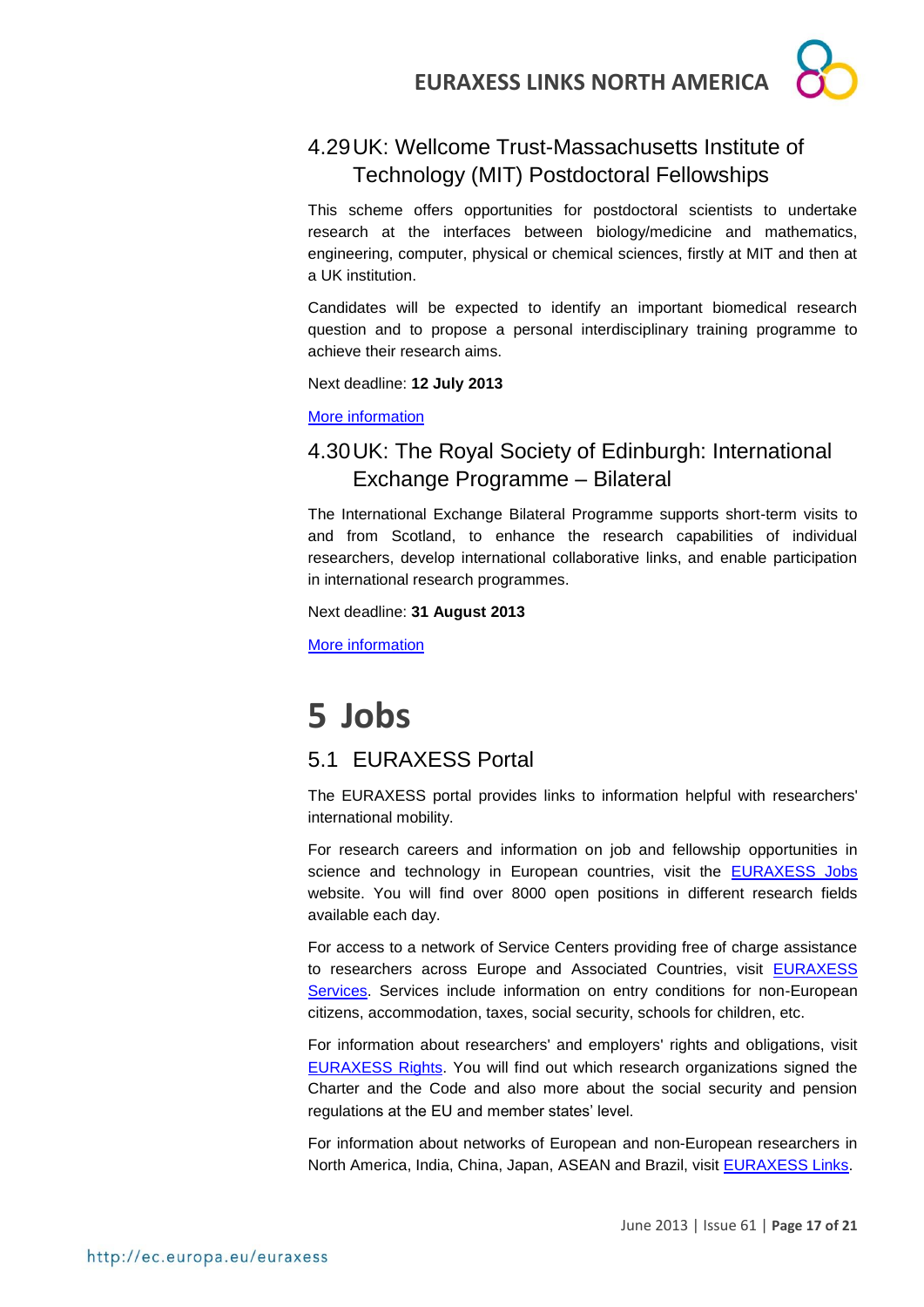[Online Jobs and Fellowships](http://ec.europa.eu/euraxess/links/usa/index_en.htm) on the EURAXESS Links North America website. Research organisations (public and private) can upload their job vacancies located in Canada and the US. It is free of charge.

### <span id="page-17-0"></span>5.2 Other Research Career Sites

<span id="page-17-1"></span>5.2.1 USA

[Science careers from the Science journal](http://sciencecareers.sciencemag.org/)

The Chronicle of Higher Education Careers Service:<http://chronicle.com/jobs/>

<span id="page-17-2"></span>5.2.2 Canada

Career opportunities in Canada: [National Research Council Canada](http://www.nrc-cnrc.gc.ca/eng/careers/index.html)

and

[ERA-Can](http://www.era-can.ca/en/Opportunities_In_Canadian_Programs_22/Opportunities_In_Canadian_Programs_10) (The European Research Area and Canada)

<span id="page-17-3"></span>5.2.3 Europe

Find A Postdoc:<http://www.findapostdoc.com/>

Find Scholarships in Europe:<http://www.scholarshipportal.eu/>

Find PhDs in Europe:<http://www.phdportal.eu/>

Career.edu:<http://www.career.edu/index.php>

Academic Jobs EU: [http://www.academicjobseu.com](http://www.academicjobseu.com/)

Euro Science Jobs:<http://www.eurosciencejobs.com/>

The European Job Mobility Portal:<http://ec.europa.eu/eures/home.jsp?lang=en>

European Personnel Selection Office (EPSO): [http://europa.eu/epso/index\\_en.htm](http://europa.eu/epso/index_en.htm)

European Personnel Selection Office (EPSO), Non-permanent Posts: [http://europa.eu/epso/apply/today/temporary\\_en.htm](http://europa.eu/epso/apply/today/temporary_en.htm)

EMBO Excellence in Life Sciences: [EMBO](http://www.embo.org/)

EuroBrussels:<http://www.eurobrussels.com/>

Jobs at ITER:<http://www.iter.org/jobs>

Nature.jobs:<http://www.nature.com/naturejobs/index.html>

Jobs.ac.uk: [www.jobs.ac.uk](http://www.jobs.ac.uk/)

Research Jobs in the Netherlands:<http://www.academictransfer.org/>

[Research Jobs in Germany](http://www.germaninnovation.org/resources/faculty-and-researchers)

Scholarship Database of the German Academic Exchange Service (DAAD): <http://www.research-in-germany.de/44094/daad-funding-database.html>

Max-Planck Job offers:<http://www.mpg.de/jobboard>

Brainpower Austria:<http://www.brainpower-austria.at/>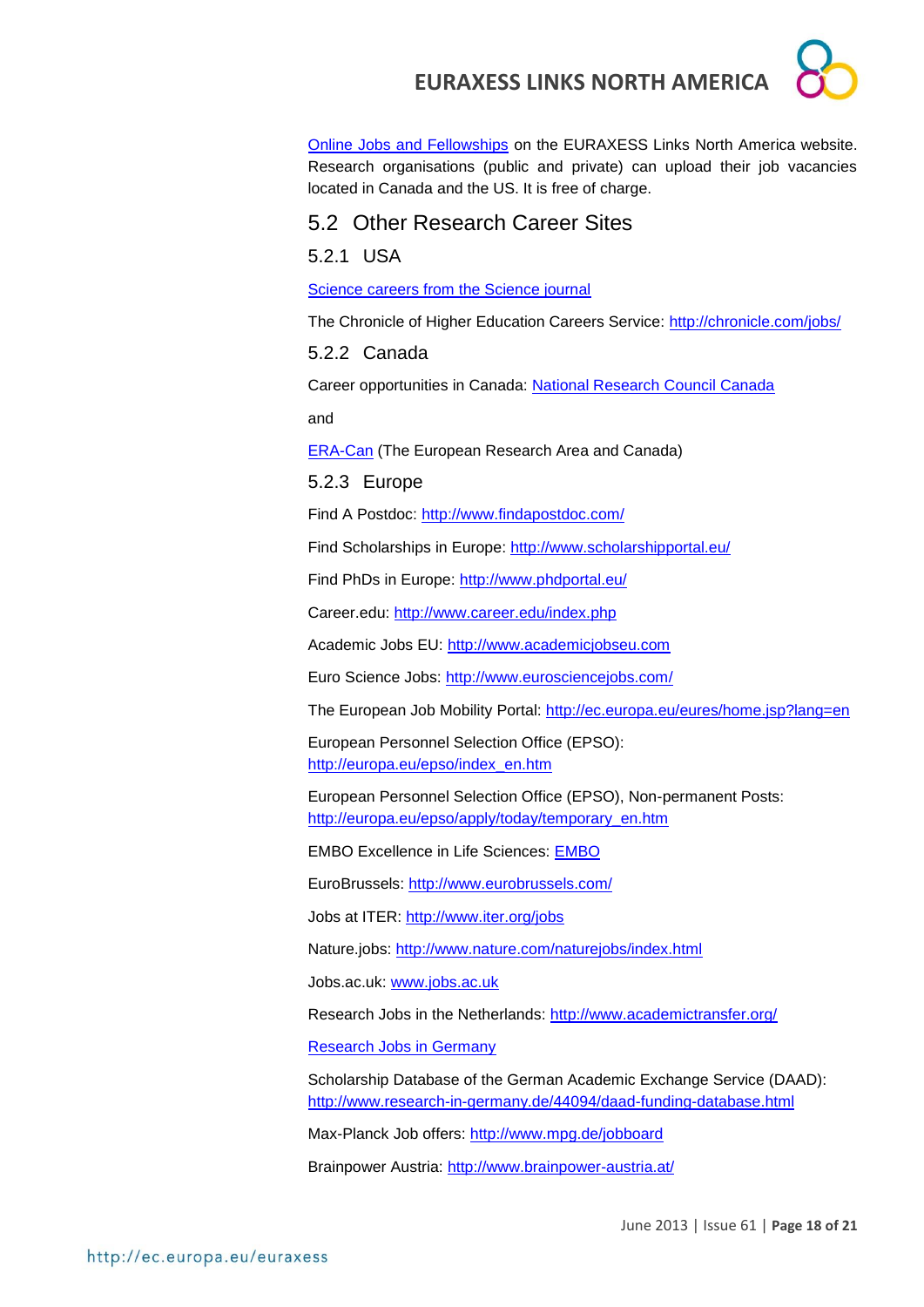

Talent Scotland: [http://www.talentscotland.com](http://www.talentscotland.com/)

Elsevier Jobs:<http://www.recruitment.elsevier.com/register/default.aspx>

Job vacancies in Poland: [http://www.nauka.gov.pl/ministry/job-vacancies-in](http://www.nauka.gov.pl/ministry/job-vacancies-in-poland/)[poland/](http://www.nauka.gov.pl/ministry/job-vacancies-in-poland/)

## <span id="page-18-0"></span>**6 Events**

## <span id="page-18-1"></span>6.1 Europe: Forthcoming events

| <b>Event</b>                                                                                                                                                             | <b>When</b>      | <b>Where</b>          | <b>Organized by</b>                                                                                   | <b>Link to the</b><br>event |
|--------------------------------------------------------------------------------------------------------------------------------------------------------------------------|------------------|-----------------------|-------------------------------------------------------------------------------------------------------|-----------------------------|
| <b>AEBIOM</b><br>4th<br><b>Bioenergy</b><br><b>Conference</b>                                                                                                            | 17-19 June       | Brussels,<br>Belgium  | <b>Biomass</b><br>European<br>Association                                                             | Link                        |
| <b>Sustainable</b><br><b>Intelligent</b><br><b>Manufacturing</b>                                                                                                         | 26-29 June       | Lisbon, Portugal      | University of Lisbon                                                                                  | Link                        |
| <b>EuroNanoForum</b><br>2013                                                                                                                                             | 18-20 June       | Dublin, Ireland       | European Commission<br>and others                                                                     | Link                        |
| <b>International</b><br><b>Workshop</b><br><b>on</b><br><b>Organic</b><br><b>Matter</b><br><b>Spectroscopy 2013</b><br>(WOMS 2013)                                       | 16-19 July       | La Garde, France      | Sud<br>Université<br>du<br>Toulon-Var<br>and<br>Aix-<br>Marseille Université                          | Link                        |
| and<br><b>Environment</b><br>Health - Bridging<br>South, North, East<br>and West                                                                                         | August 19-<br>23 | Basel,<br>Switzerland | <b>Swiss</b><br>Tropical<br>and<br><b>Public Health Institute</b>                                     | Link                        |
| <b>Fifth International</b><br><b>Conference</b><br>on<br>Environmental,<br><b>Industrial</b><br>and<br><b>Applied</b><br><b>Microbiology</b><br><b>BioMicroWorld2013</b> | 2-4 October      | Madrid, Spain         | <b>FORMATEX</b><br>Research<br>Center                                                                 | <b>Link</b>                 |
| the<br><b>Science</b><br>for<br><b>Environment 2013</b>                                                                                                                  | 3-4 October      | Aarhus, Denmark       | Aarhus University<br>and<br>Partnership<br>for<br>the<br>European<br>Environmental<br>Research (PEER) | Lien                        |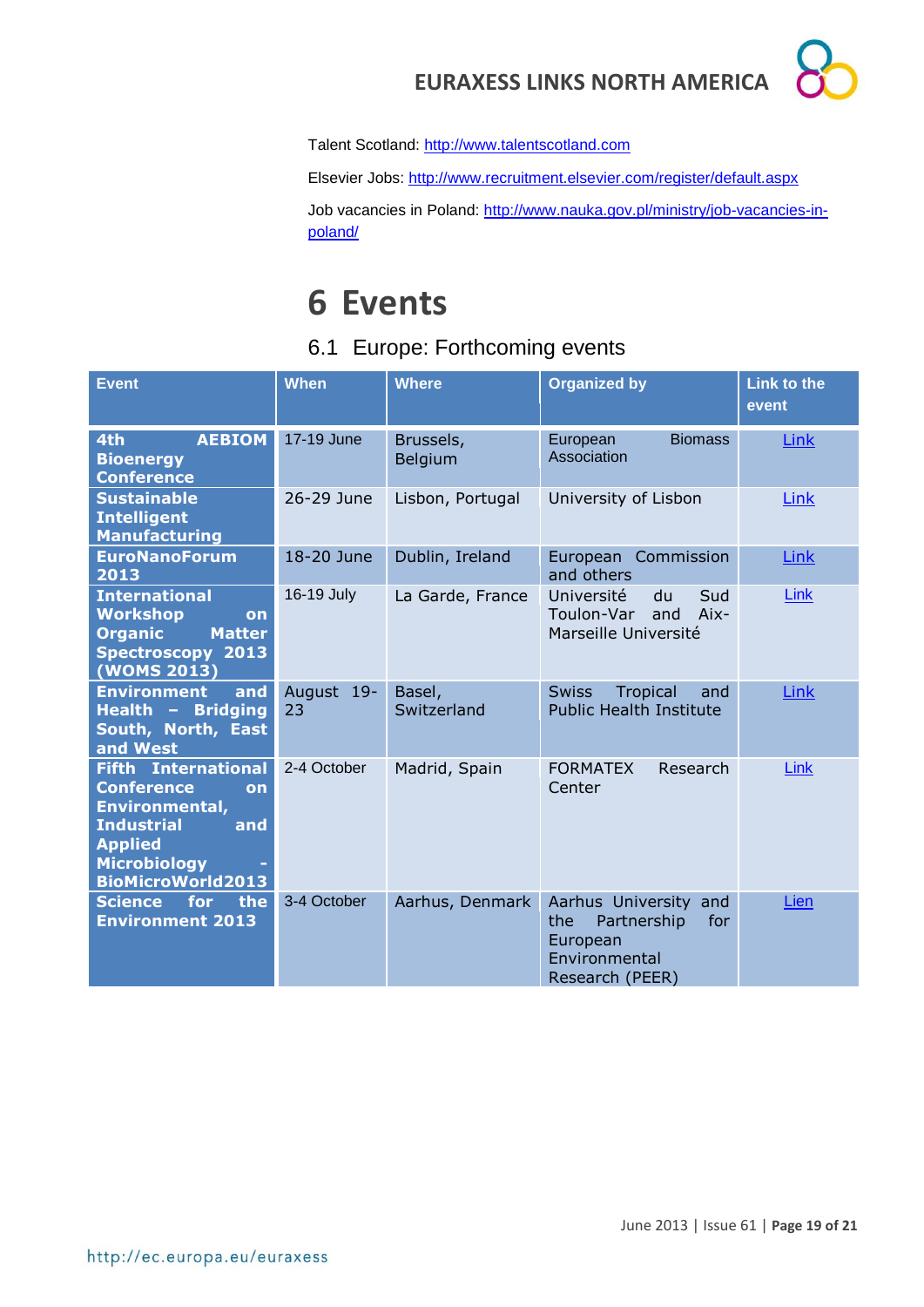

| <b>Event</b>                                                                                                                  | <b>When</b>               | <b>Where</b>                           | <b>Organized by</b>                                                             | <b>Link to the</b><br>event |
|-------------------------------------------------------------------------------------------------------------------------------|---------------------------|----------------------------------------|---------------------------------------------------------------------------------|-----------------------------|
| <b>ENDO 2013 - 95th</b><br><b>Annual meeting</b><br>and Expo                                                                  | June 15-18                | San Francisco,<br>CA, USA              | The Endocrine Society                                                           | <b>Link</b>                 |
| <b>Association for the</b><br><b>Advancement of</b><br><b>Artificial</b><br><b>Intelligence</b>                               | July 14-18                | Bellevue,<br>Washington,<br><b>USA</b> | AAAI                                                                            | <b>Link</b>                 |
| <b>National Society of</b><br><b>Professional</b><br><b>Engineers</b>                                                         | July 17-21                | Minneapolis,<br>MN, USA                | <b>NSPE</b>                                                                     | <b>Link</b>                 |
| <b>American Society</b><br>of Agricultural and<br><b>Biological</b><br><b>Engineering</b>                                     | July 21-24                | Kansas City,<br>MO, USA                | Society<br>American<br>of<br>Agricultural<br>and<br><b>Biological Engineers</b> | Link                        |
| <b>ITE Annual</b><br><b>Meeting and</b><br><b>Exhibit</b>                                                                     | August 4-7                | Boston, MA,<br><b>USA</b>              | Institute<br>of<br>Transportation<br>Engineers                                  | <b>Link</b>                 |
| <b>55th Annual</b><br><b>Meeting</b>                                                                                          | August 4-7                | Washington,<br>DC, USA                 | National<br>Council<br>0f<br>University<br>Research<br>Administrators           | Link                        |
| <b>23rd World Mining</b><br><b>Congress</b>                                                                                   | August<br>$11-$<br>15     | Montreal,<br>Québec, CAN               | Canadian Institute of<br>Mining, Metallurgy and<br>Petroleum                    | <b>Link</b>                 |
| 16th International<br><b>Congress</b><br>on<br><b>Photosynthesis</b><br><b>Research</b><br><b>August</b><br>$11 - 16$<br>2013 | $11 -$<br>August<br>16    | St. Louis, MO,<br><b>USA</b>           | Washington University<br>in St. Louis                                           | Link                        |
| 25th International<br><b>Conference</b><br>on<br><b>Amorphous</b><br>and<br><b>Nanocrystalline</b><br><b>Semiconductors</b>   | August 18 -<br>23         | Toronto,<br>Ontario, CAN               | University of Toronto                                                           | Link                        |
| <b>246th ACS National</b><br><b>Meeting</b><br>$\mathbf{g}$<br><b>Exposition</b>                                              | September<br>$8 - 12$     | Indianapolis,<br>IN, USA               | Chemical<br>American<br>Society                                                 | Link                        |
| <b>AIAA SPACE</b><br>2013<br><b>Conference</b><br>$\mathbf{g}$<br><b>Exposition</b>                                           | September<br>$10 - 12$    | San Diego, CA,<br><b>USA</b>           | The American Institute<br>of<br>Aeronautics<br>and<br>Astronautics              | Link                        |
| <b>AAAR 32nd Annual</b><br><b>Conference</b>                                                                                  | September<br>30-October 4 | OR,<br>Portland,<br><b>USA</b>         | American<br>Association<br>for Aerosol Research                                 | <b>Link</b>                 |

## <span id="page-19-0"></span>6.2 North America: Forthcoming events

.